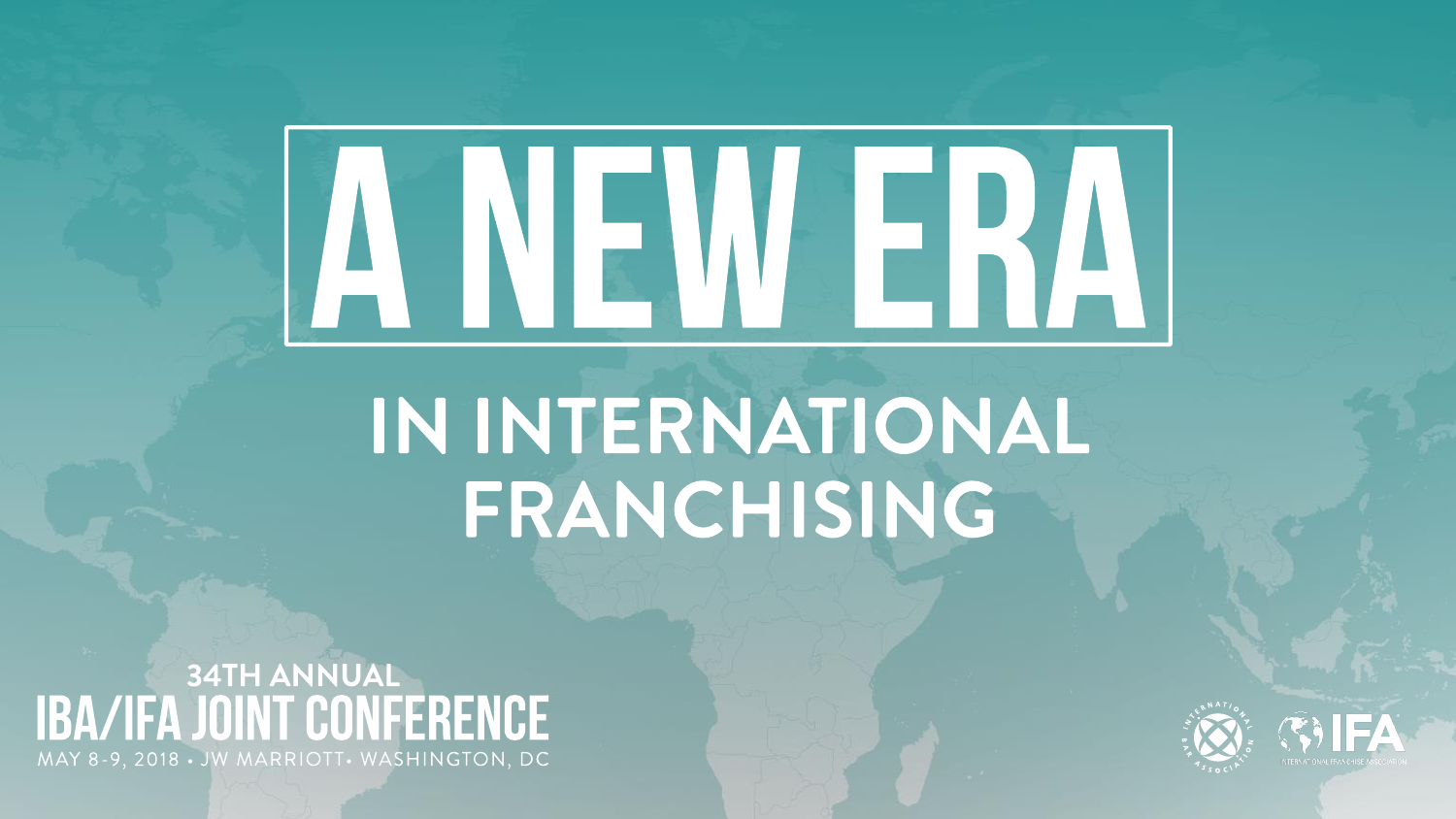# News from Around the World

## **Europe**

Dagmar Waldzus Partner Buse Heberer Fromm Hamburg, Germany waldzus@buse.de





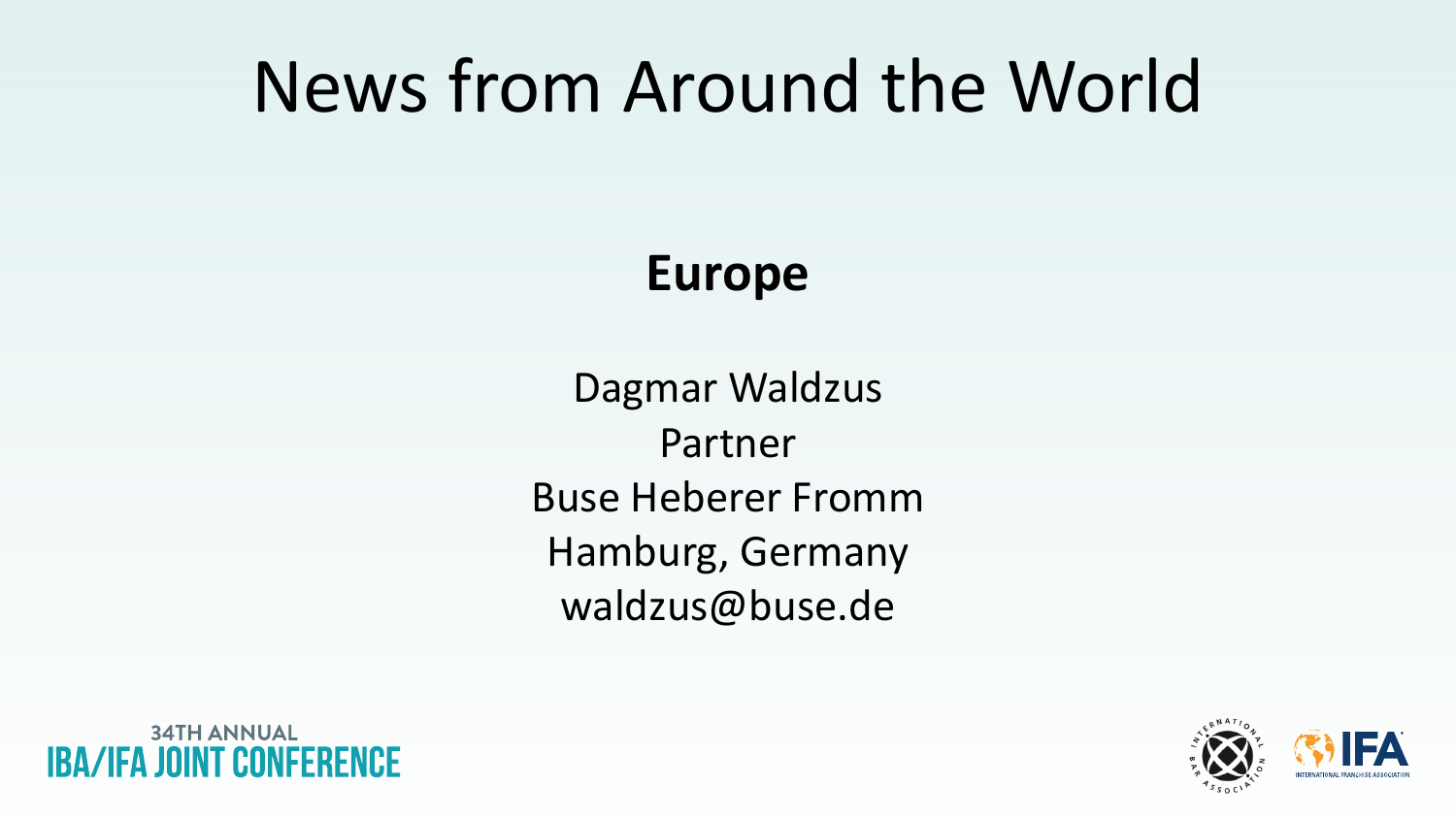The European General Data Protection Regulation (GDPR): Time For A Change Of Perspective

**34TH ANNUAL** 





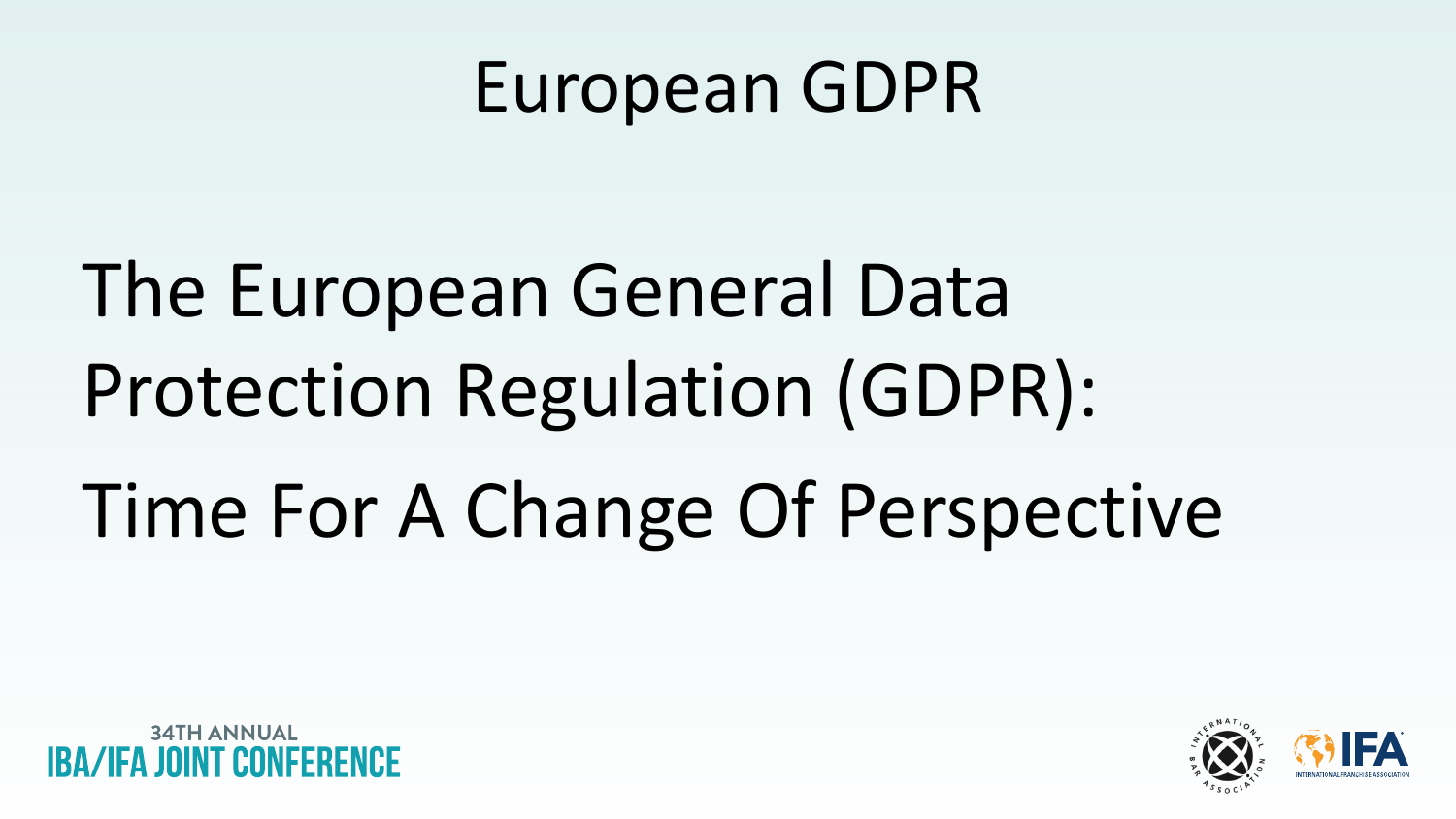I. Background

34TH ANNUAI

- II. What's new (and what is not)?
- III. Effects on (international) franchise networks
- IV. Cross-border data processing
- V. Is there anything good about it?



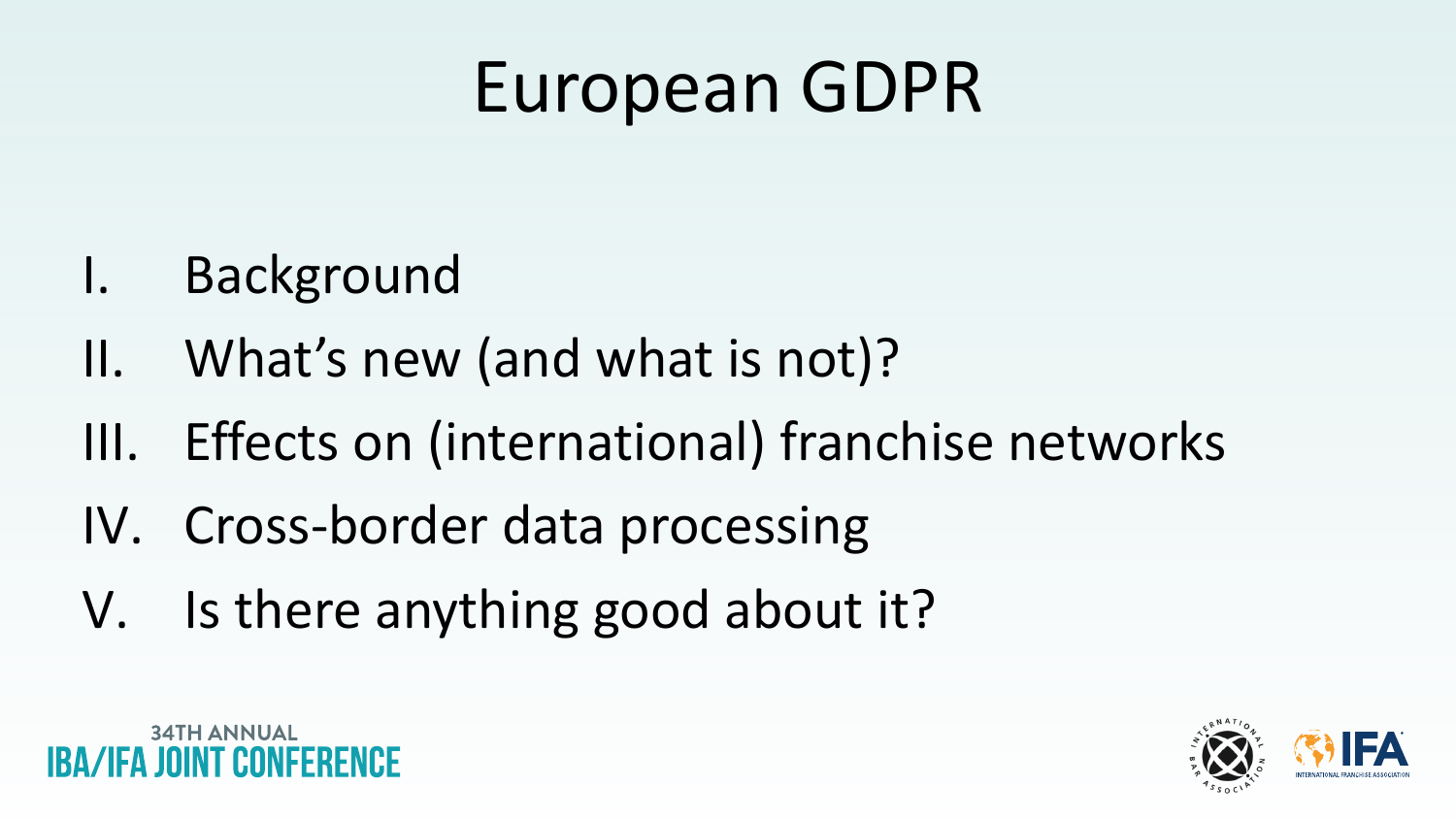- I. Background
	- 1. From Directive 95/46/EC to Regulation (EU) 2016/679
	- 2. The term "Data protection" as used in the EU
	- 3. May 25, 2018: Are you ready?





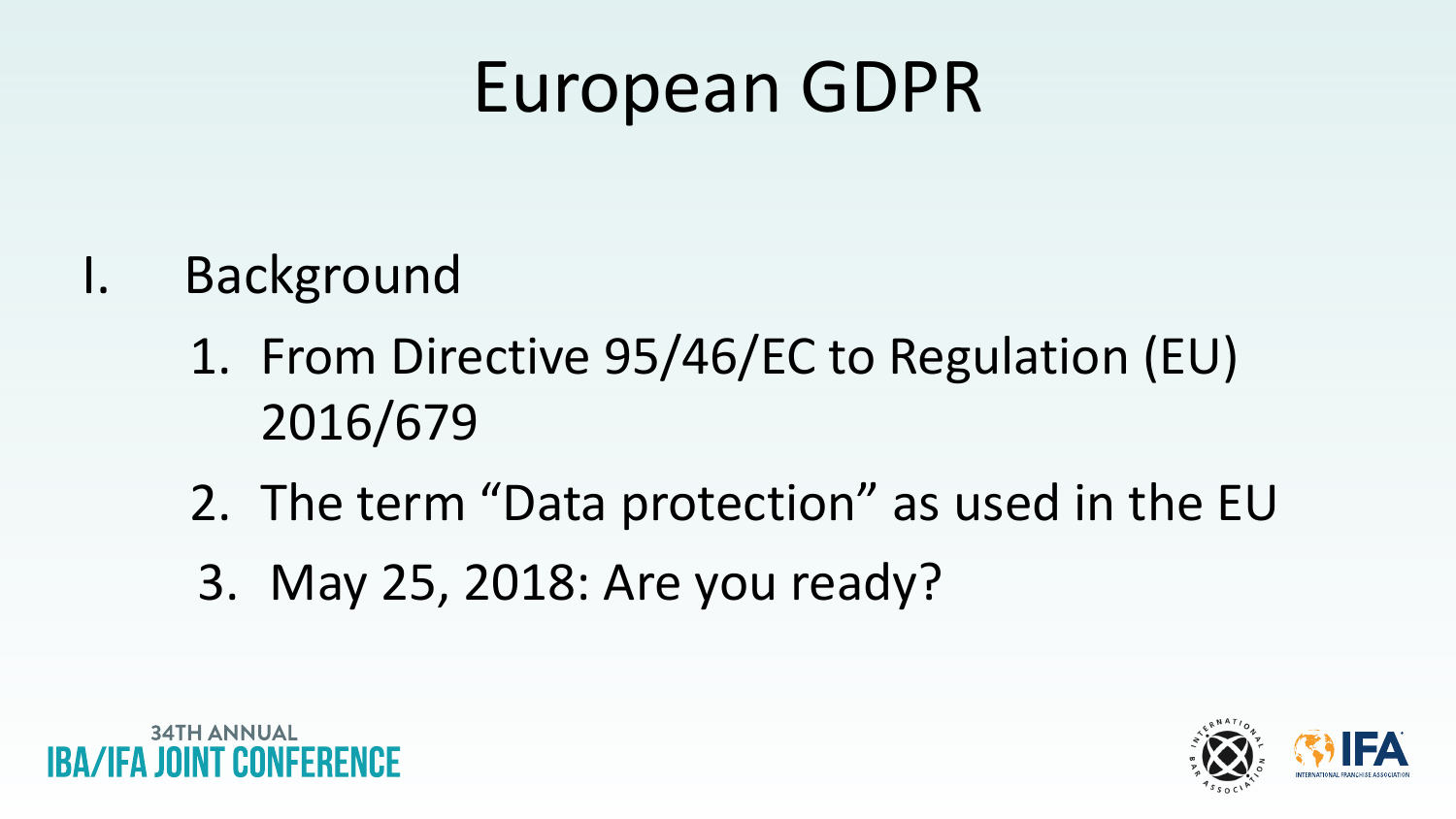- II. What's new (and what is not)?
	- 1. Burden of proof
	- 2. Market place principle vs. location of processor
	- 3. Increased level of fines
	- 4. General principles + "the right to be forgotten"
	- 5. Consent, Consent, Consent





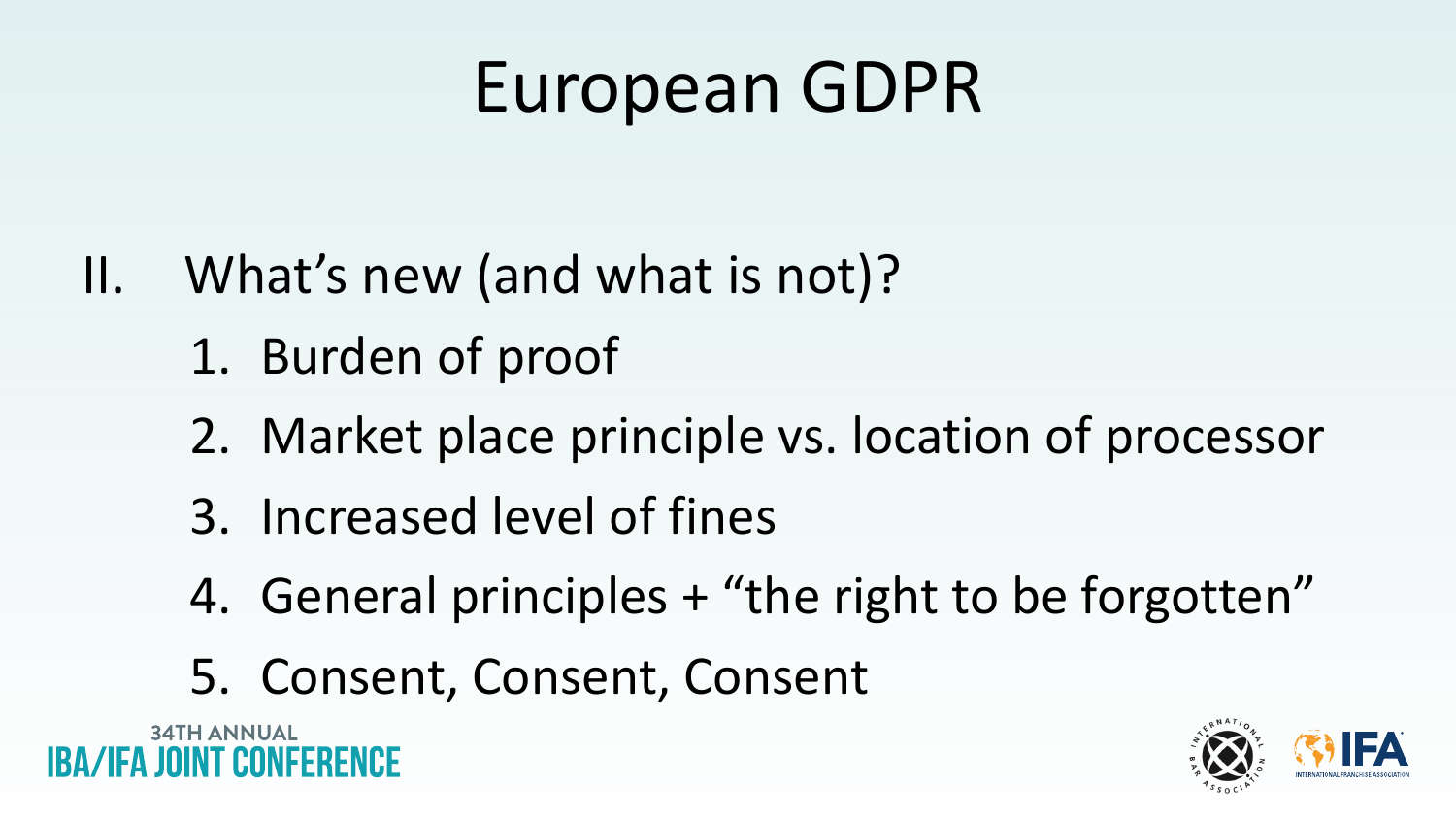- III. Effects on (international) franchise networks
	- 1. Material and territorial scope of GDPR
	- 2. Data protection by design and by default
	- 3. Appointment of data protection officer (DPO)
	- 4. Third party processors





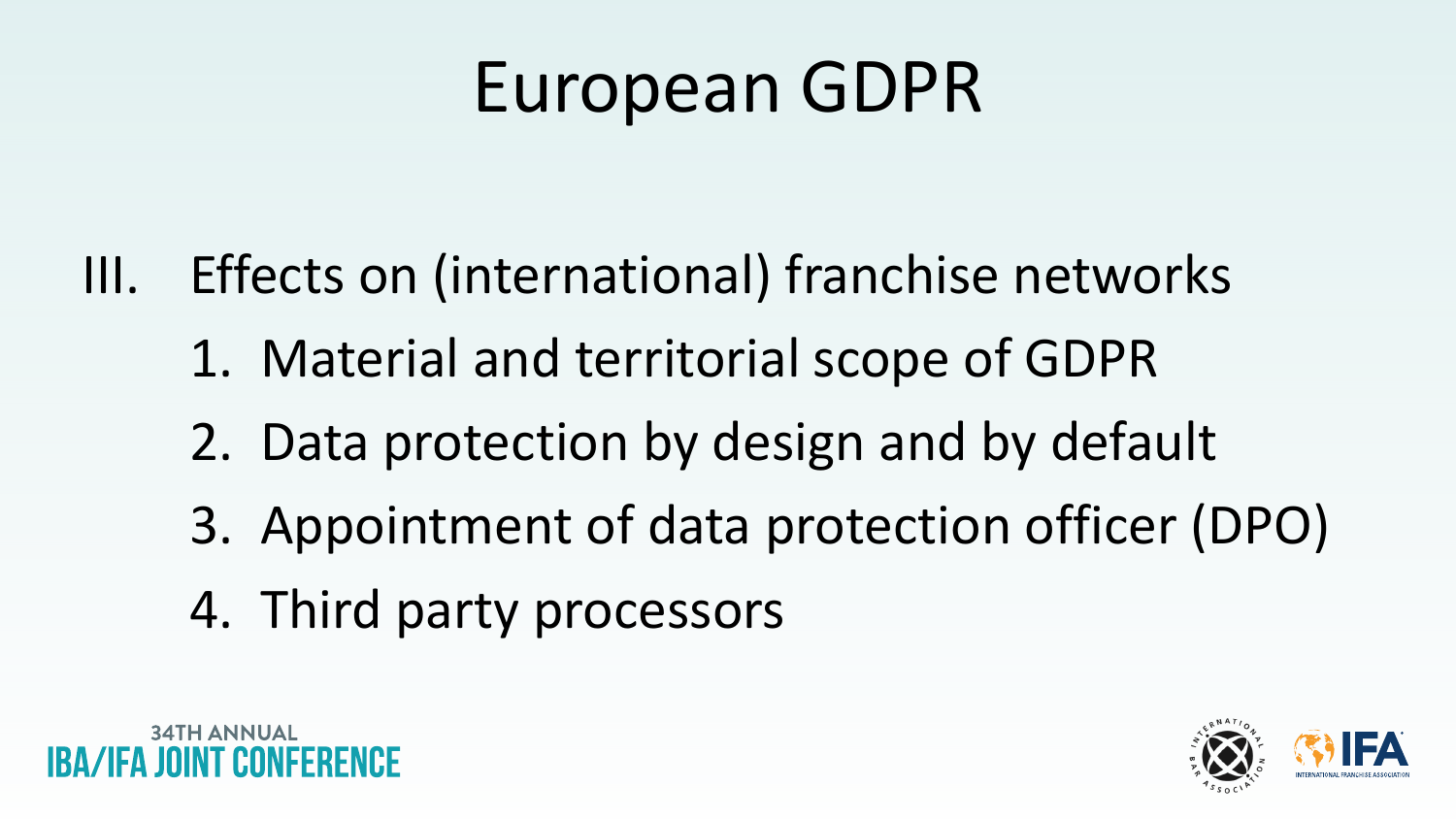- IV. Cross-border data processing
	- 1. Data transfers to "third countries"
		- a. General principles
		- b. Data transfer to the US: the EU US Privacy Shield
	- 2. One Stop Shop





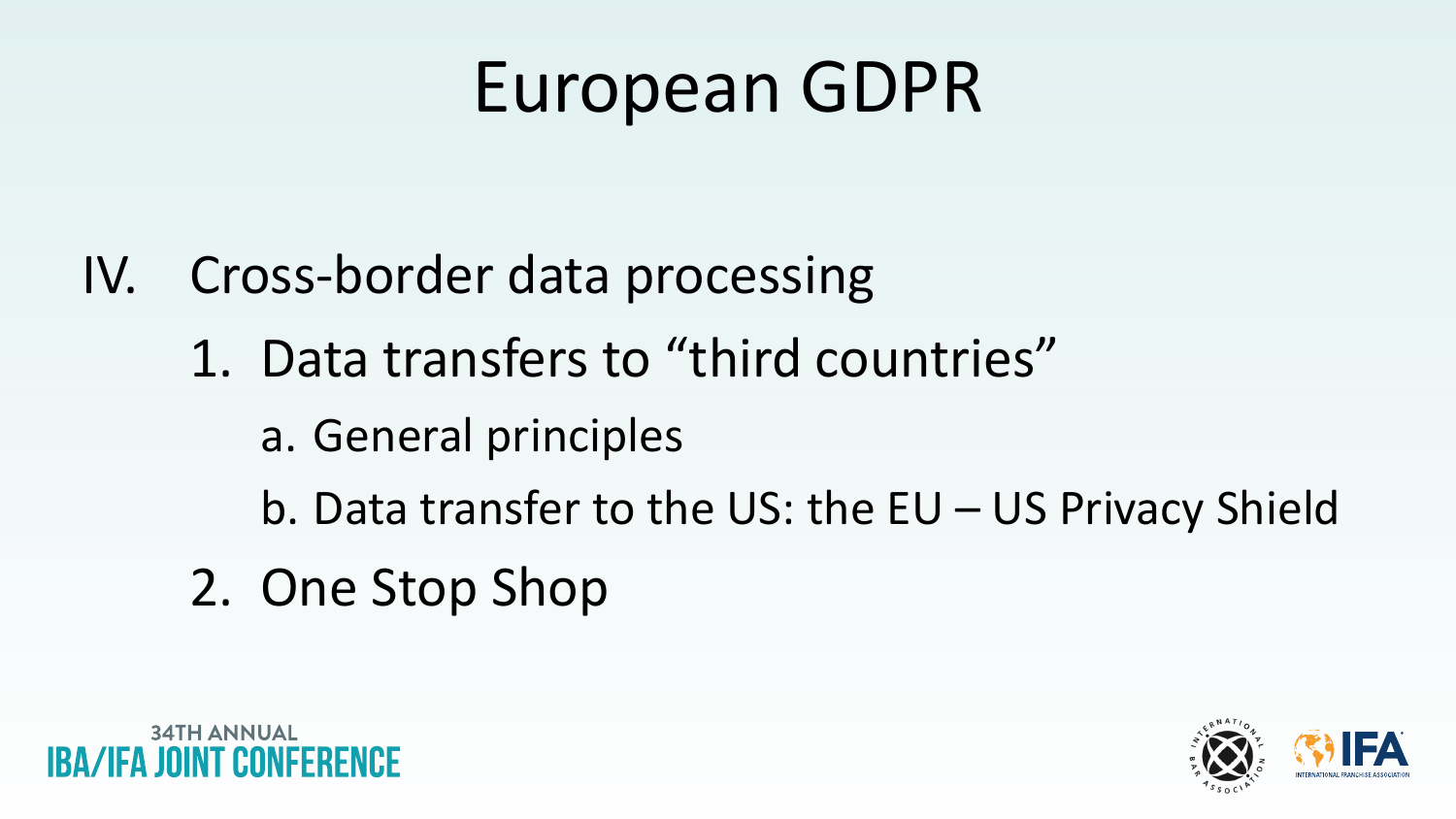- V. Is there anything good about it? Well, that depends on the perspective:
	- 1. Article 8 EU Charter of Fundamental Rights
	- 2. IT experts' heaven lawyers' so so delight
	- 3. We're all data subjects …..
	- 4. Marketing departments: time to cheer up!



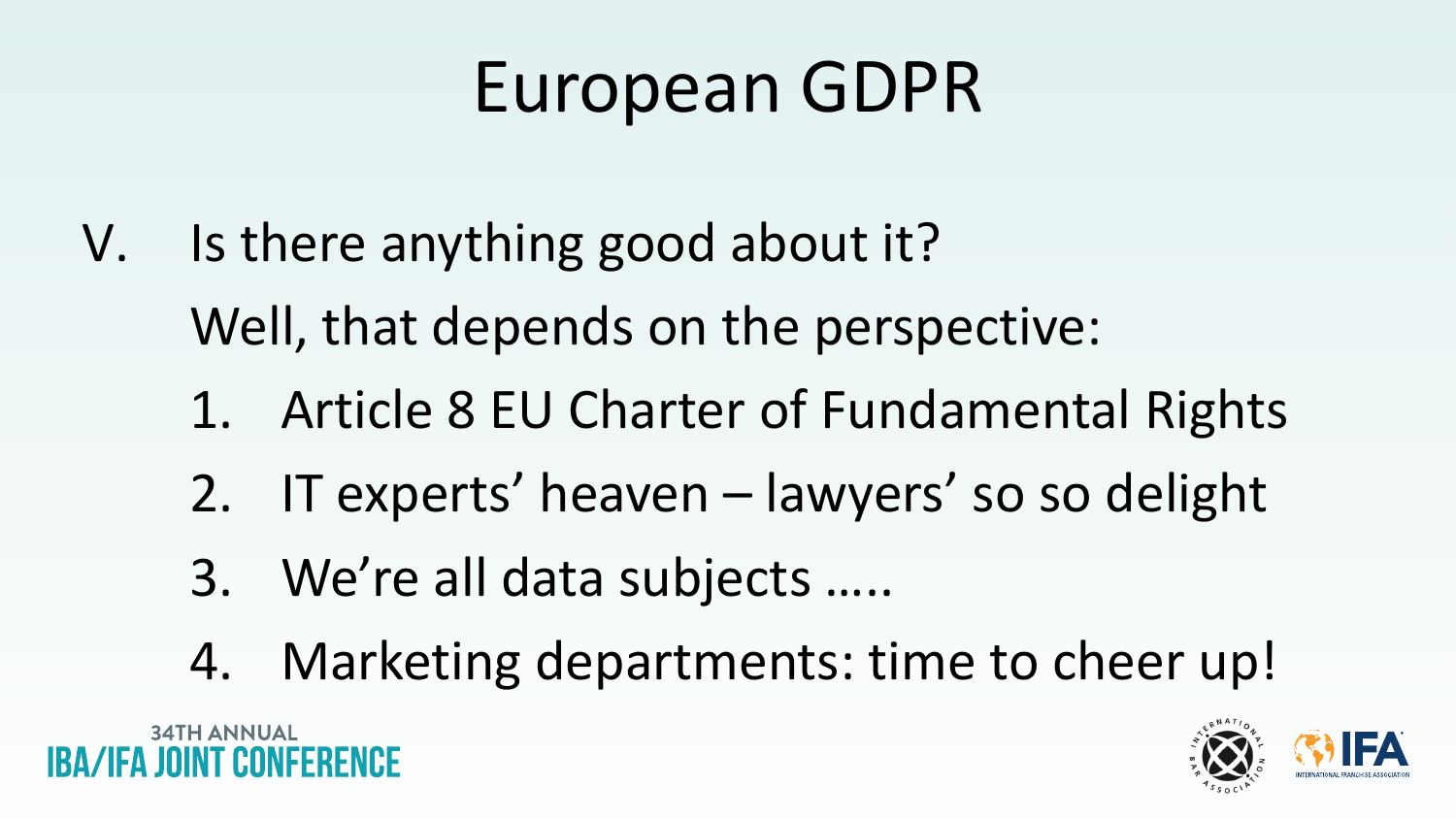# **News from Around the World**

## **UNITED STATES OF AMERICA**

Mark A. Kirsch Principal Gray Plant Mooty Washington, D.C. mark.kirsch@gpmlaw.com





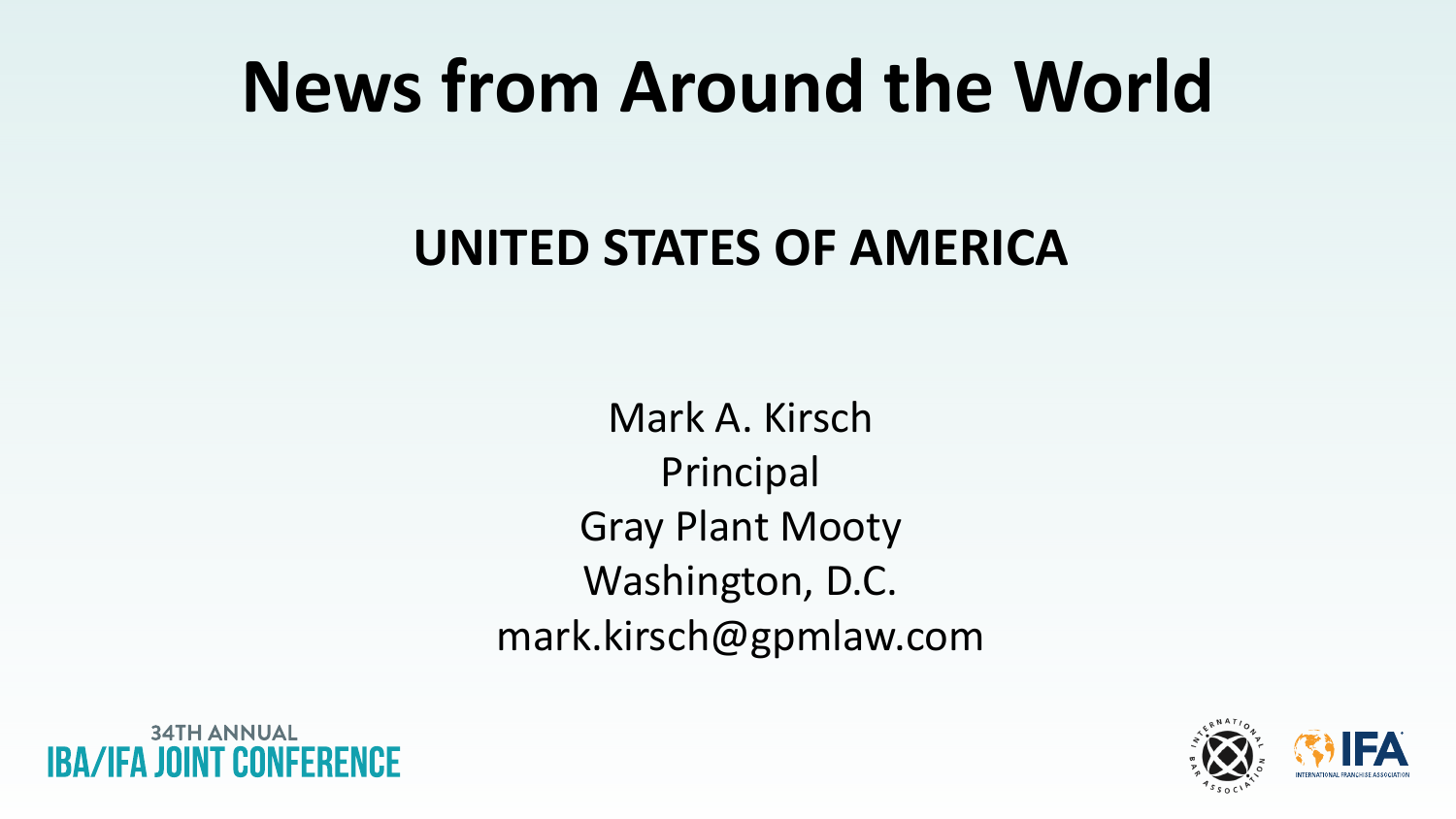# **Franchising and the US Economy**

- Expected 1.9% increase in outlets, to 760K in 2018
- Employment of > 8 million people in 2018
- Franchise output expected to grow 6.2% in 2018, to reach \$757 billion
- Growth Areas?
	- Personal services and health care franchises







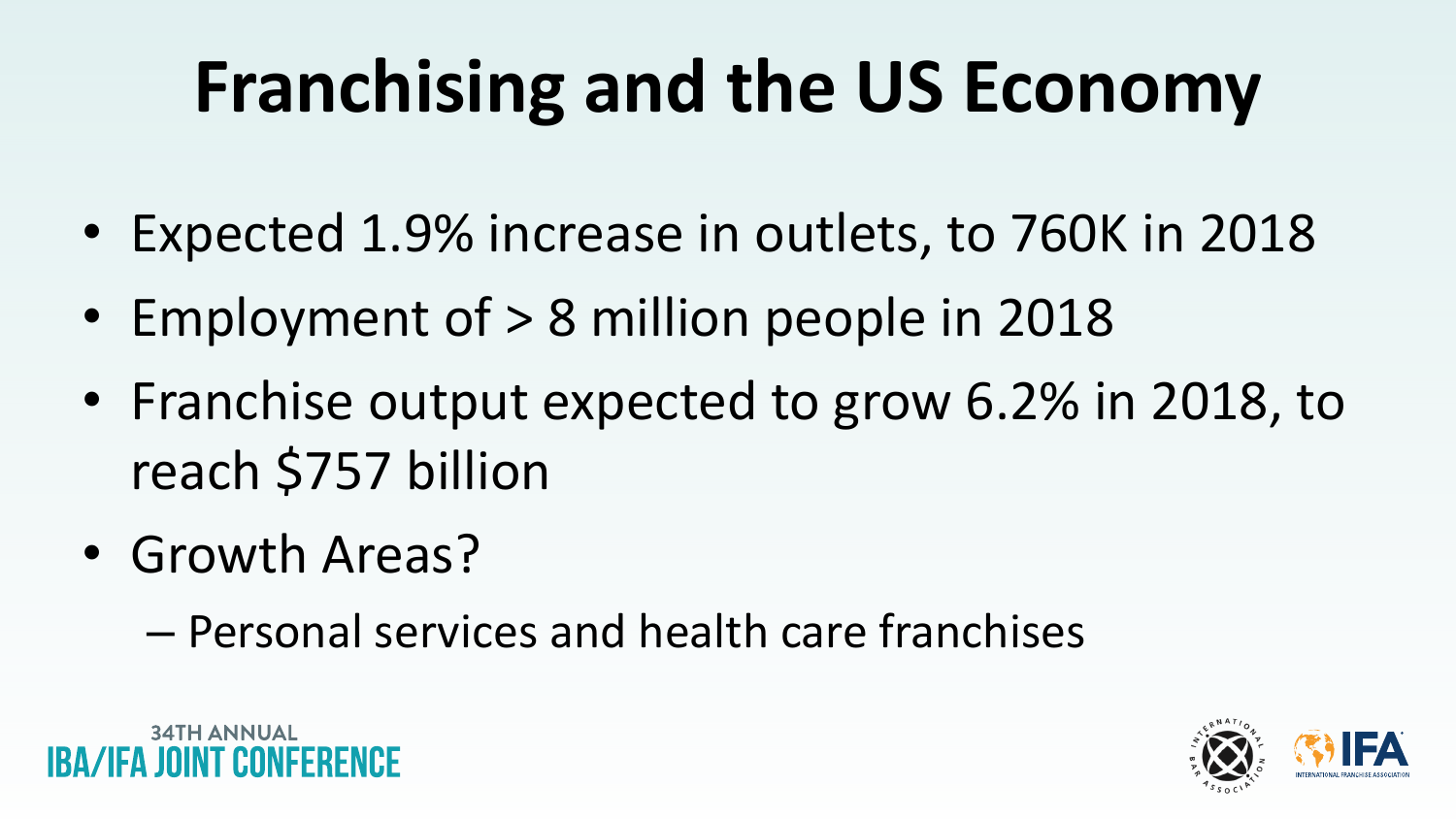# **Joint Employer Test: Shifting Sands**

- Browning-Ferris: Flip-flop from Hy-Brand case
- Salinas case (FLSA): tougher standard
- US Congress: "Save Local Business Act" failed
- State Laws: 19 states with "positive" or "proactive" joint employment laws







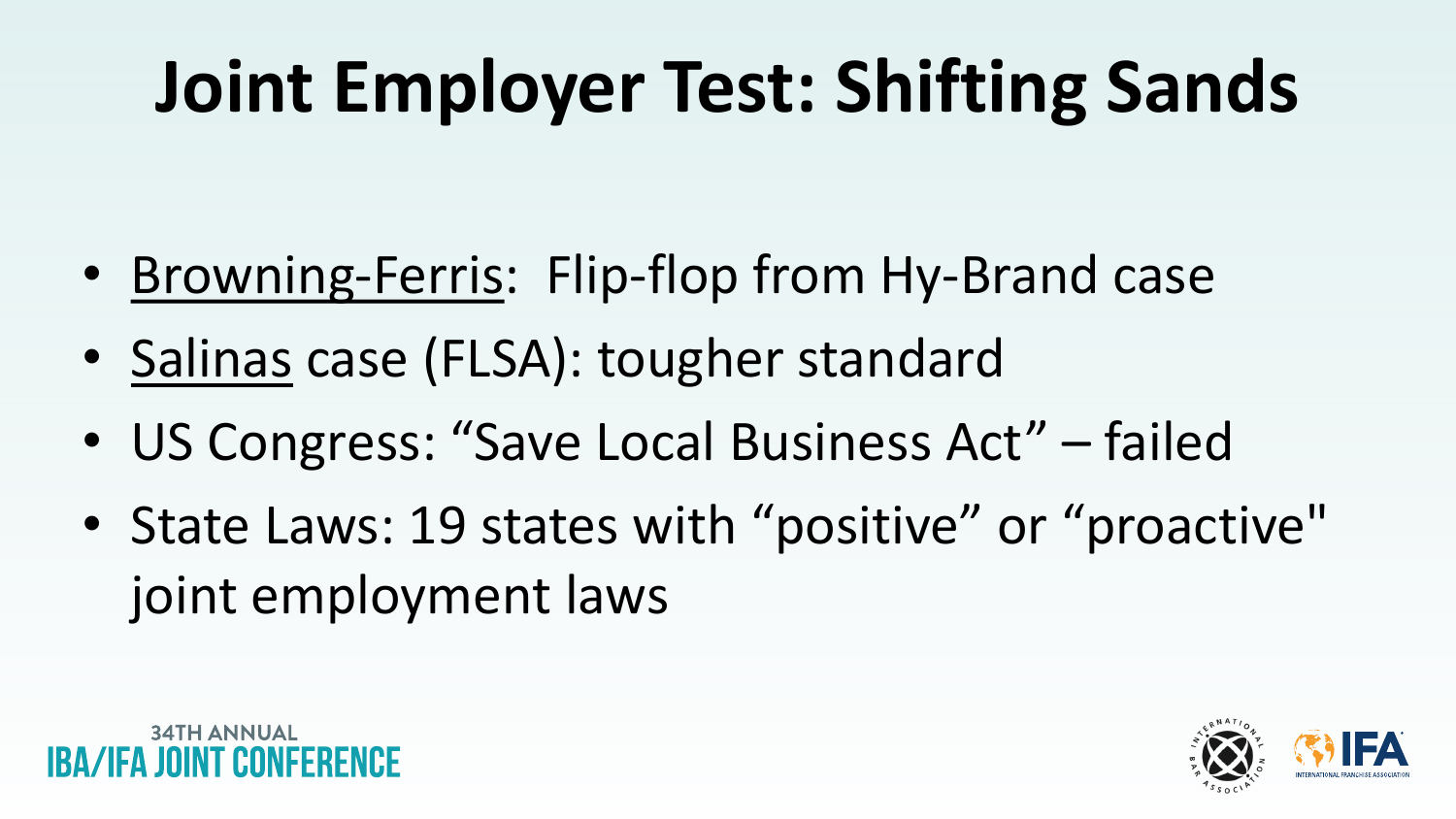# **Anti-Poaching and No-Hire Provisions in Franchise Agreements Under Attack** • Anti-poaching provisions: franchisees cannot hire

- employees of another franchisee
- Antitrust and unfair competition challenges
- Class action suits from employees
- Washington State Attorney General investigations
- US Senate bill: "End Employer Collusion Act"

**34TH ANNUAL** 





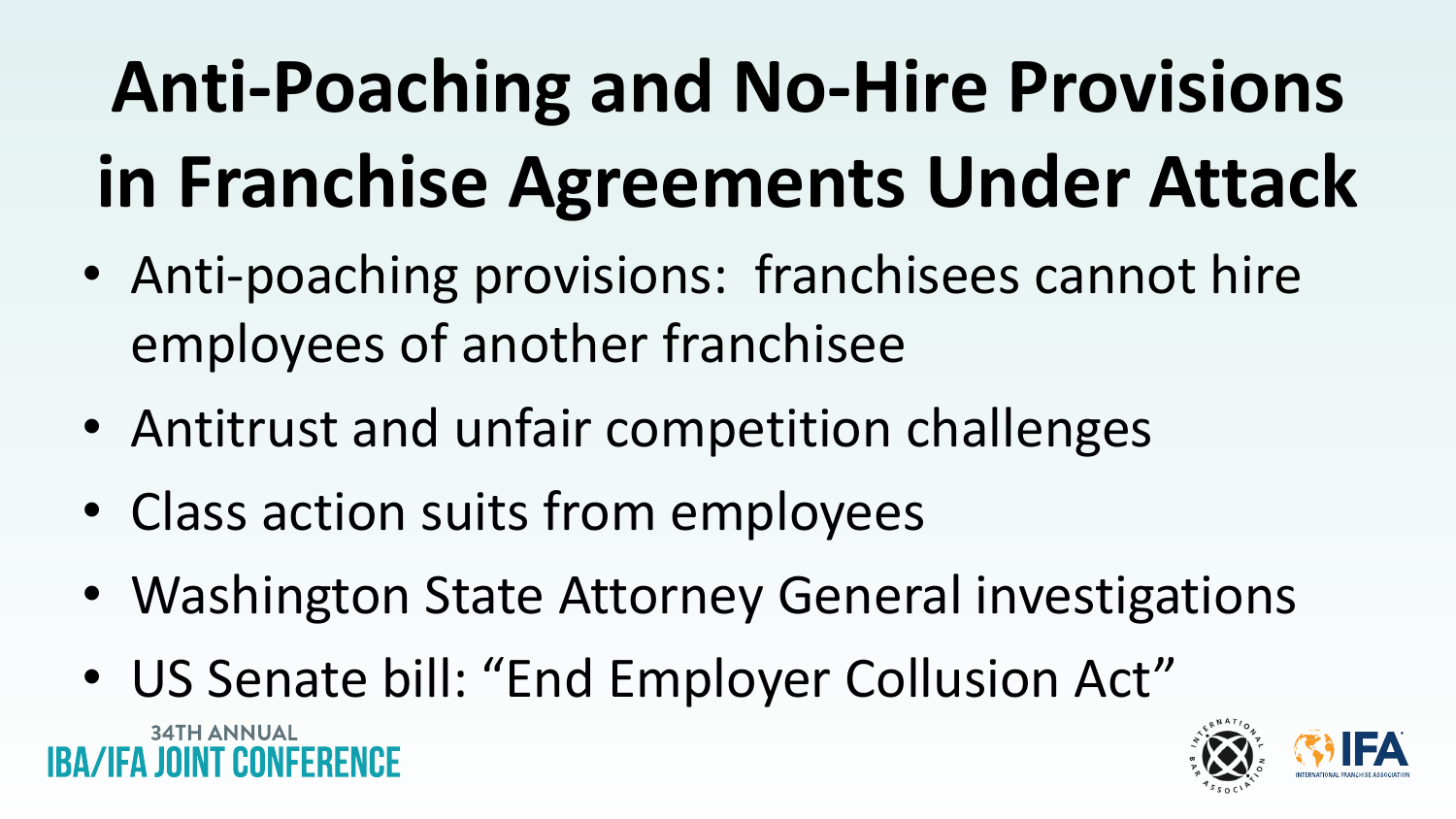# **Franchise Disclosure: Changes?**

- FTC Rule: Time to start the re-evaluation for an amended FTC Rule
- NASAA's FPR Commentary fully implemented in 2018







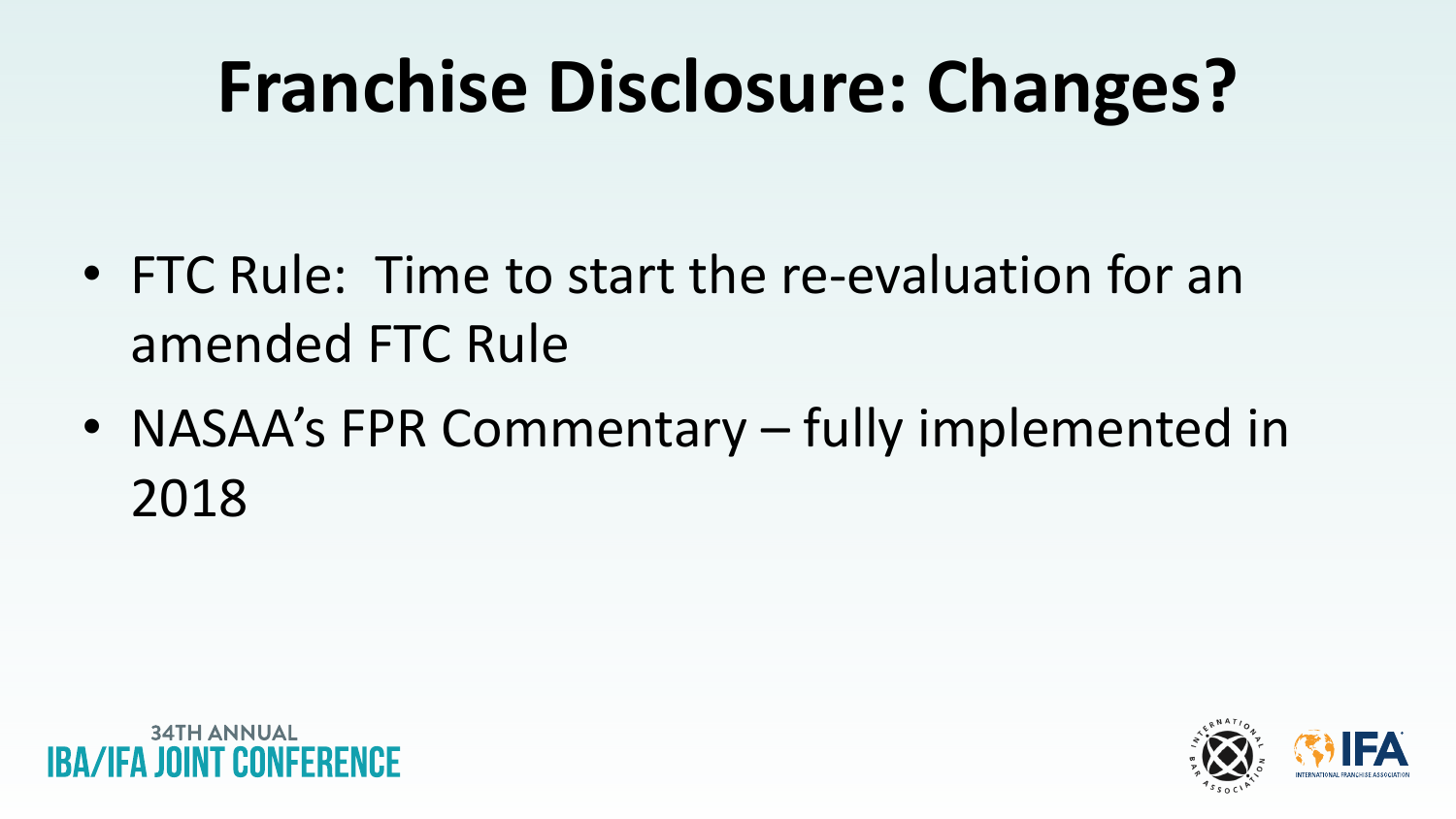# **Federal, State and Local Legislation**

- State franchise relationship laws: – Florida, Pennsylvania, New Jersey
- Minimum wage laws: 29 states and DC
- Discriminatory franchise related laws





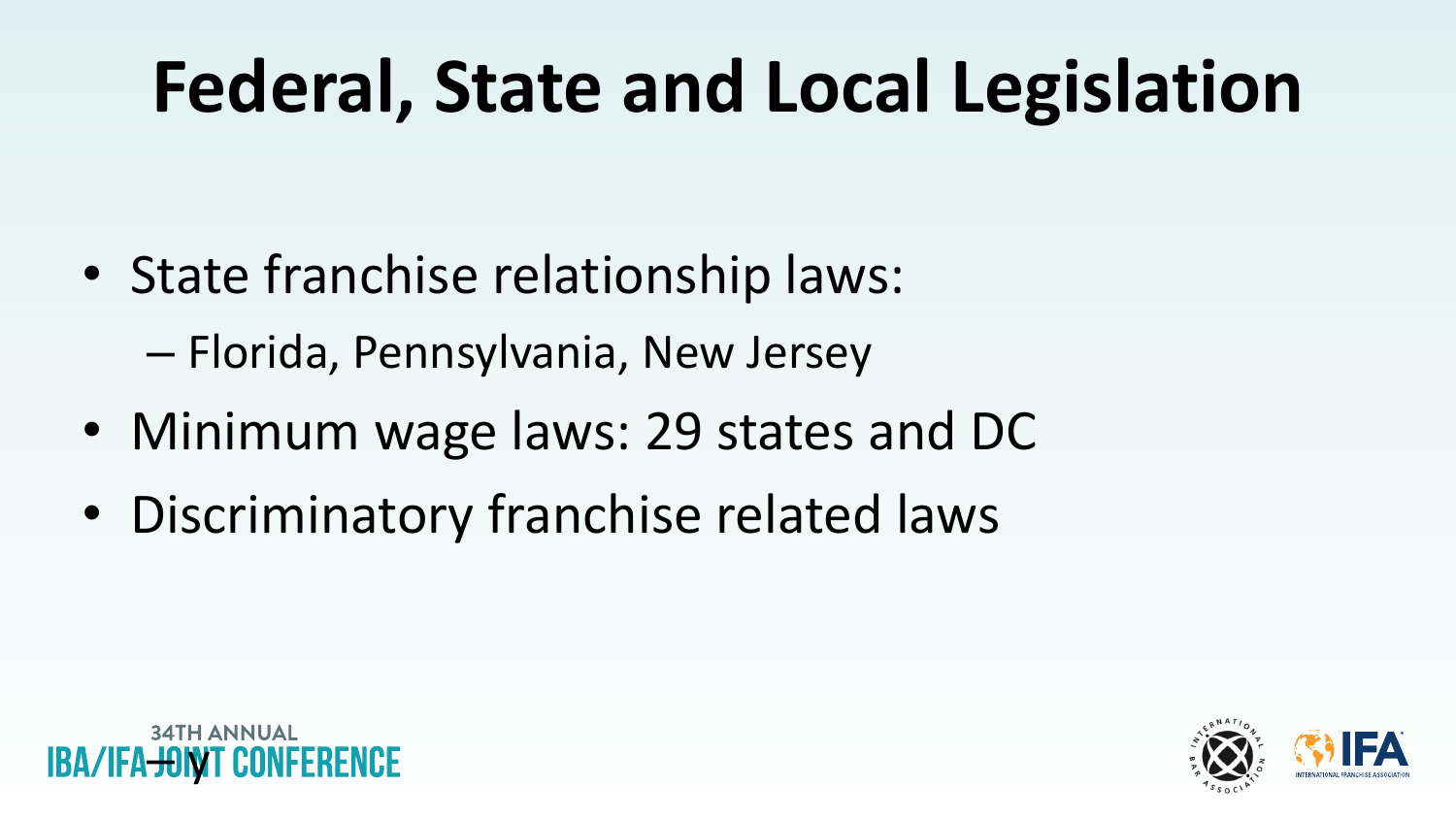## **Europe**

Rocio Belda Partner Garrigues Madrid, Spain rocio.belda@garrigues.com

**34TH ANNUAL** IBA/IFA JOINT CONFEI





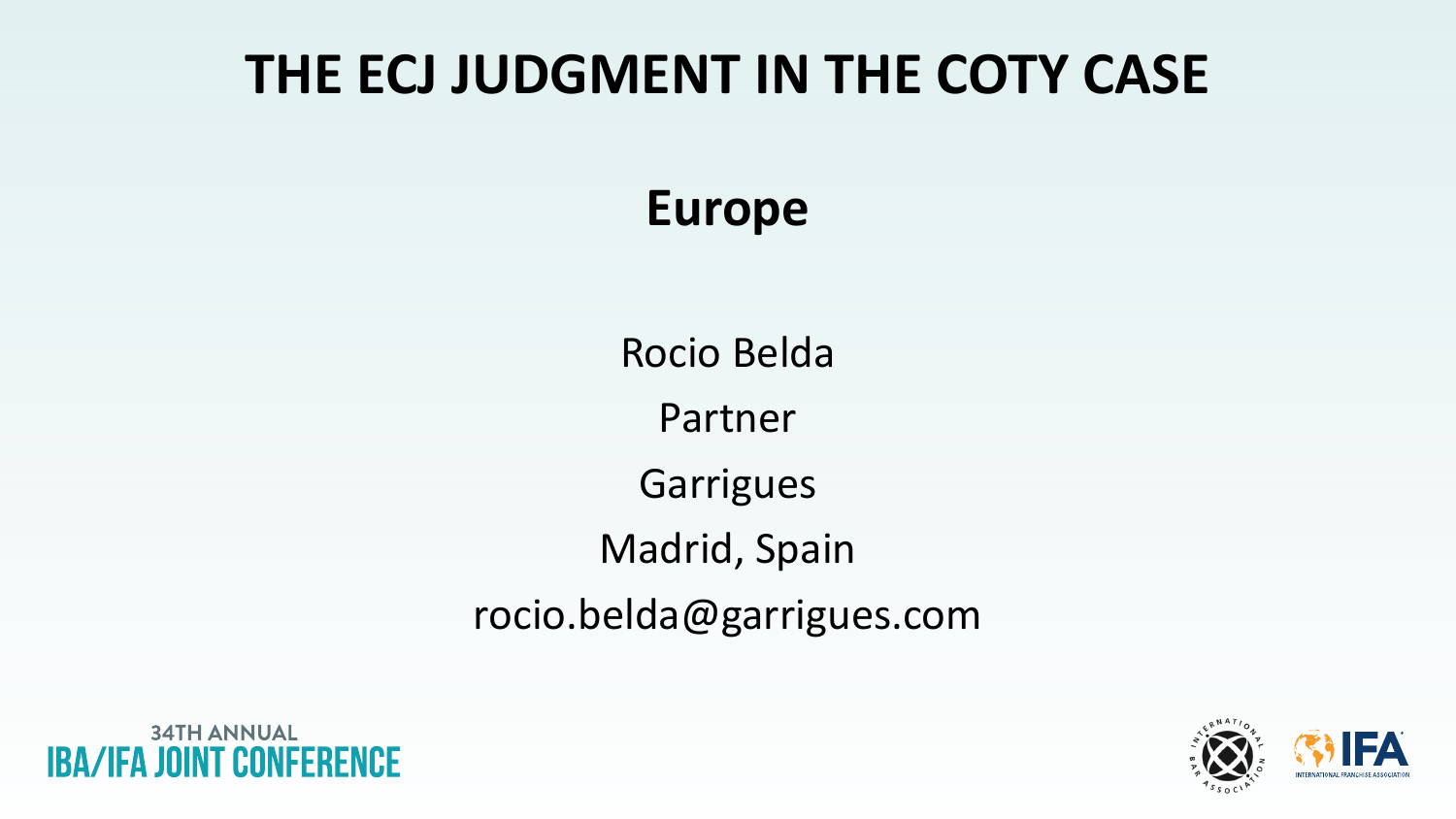- The facts of the case
- The legal framework for assessing restrictions on internet sales within the European Union
- The questions submitted to the European Court of **Justice**



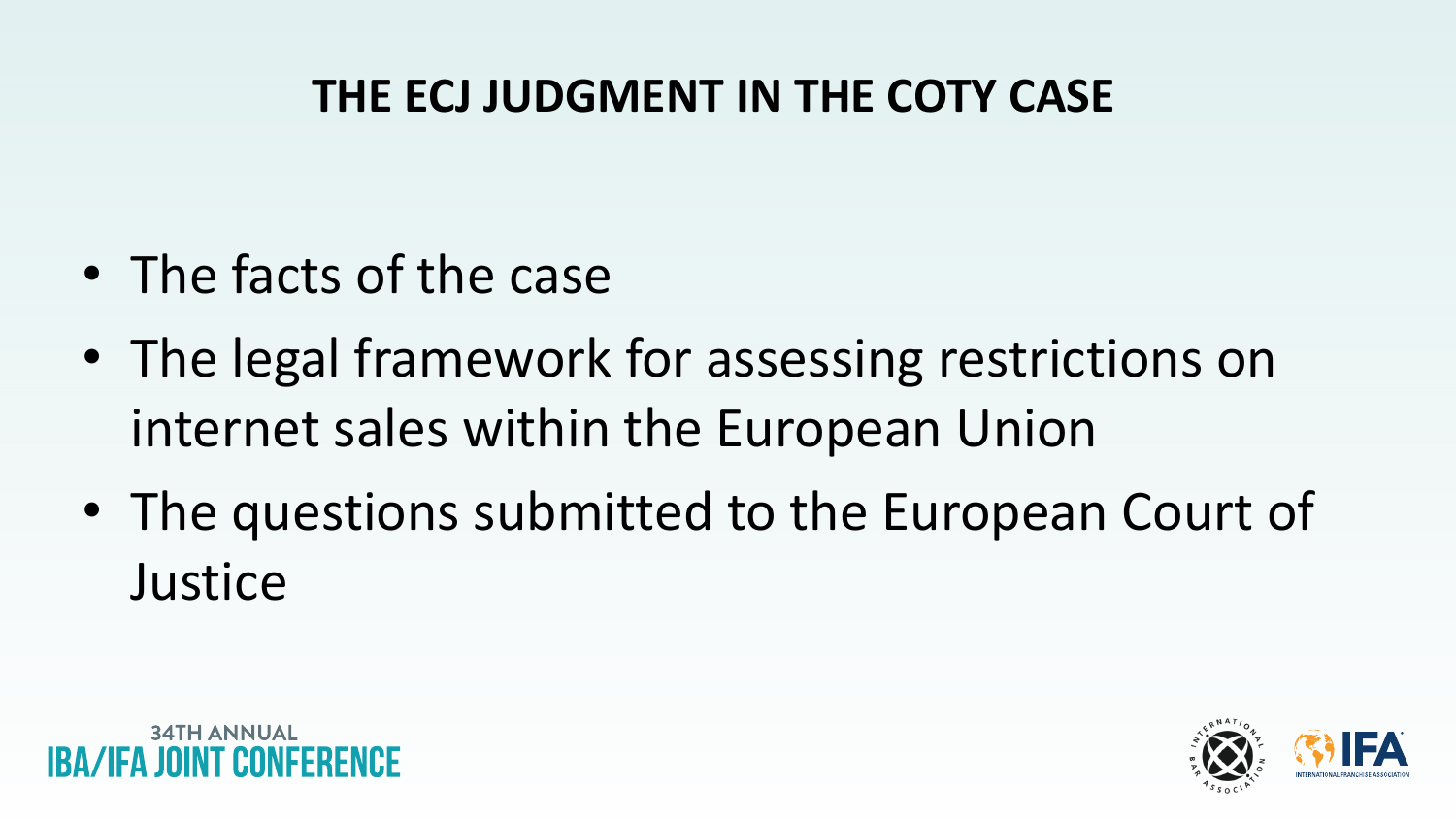- 1. Whether selective distribution systems are subject to the general prohibition of agreements restrictive of competition
- 2. Whether a ban for authorized dealers to use third parties online market places fall within the prohibition of agreements restrictive of competition



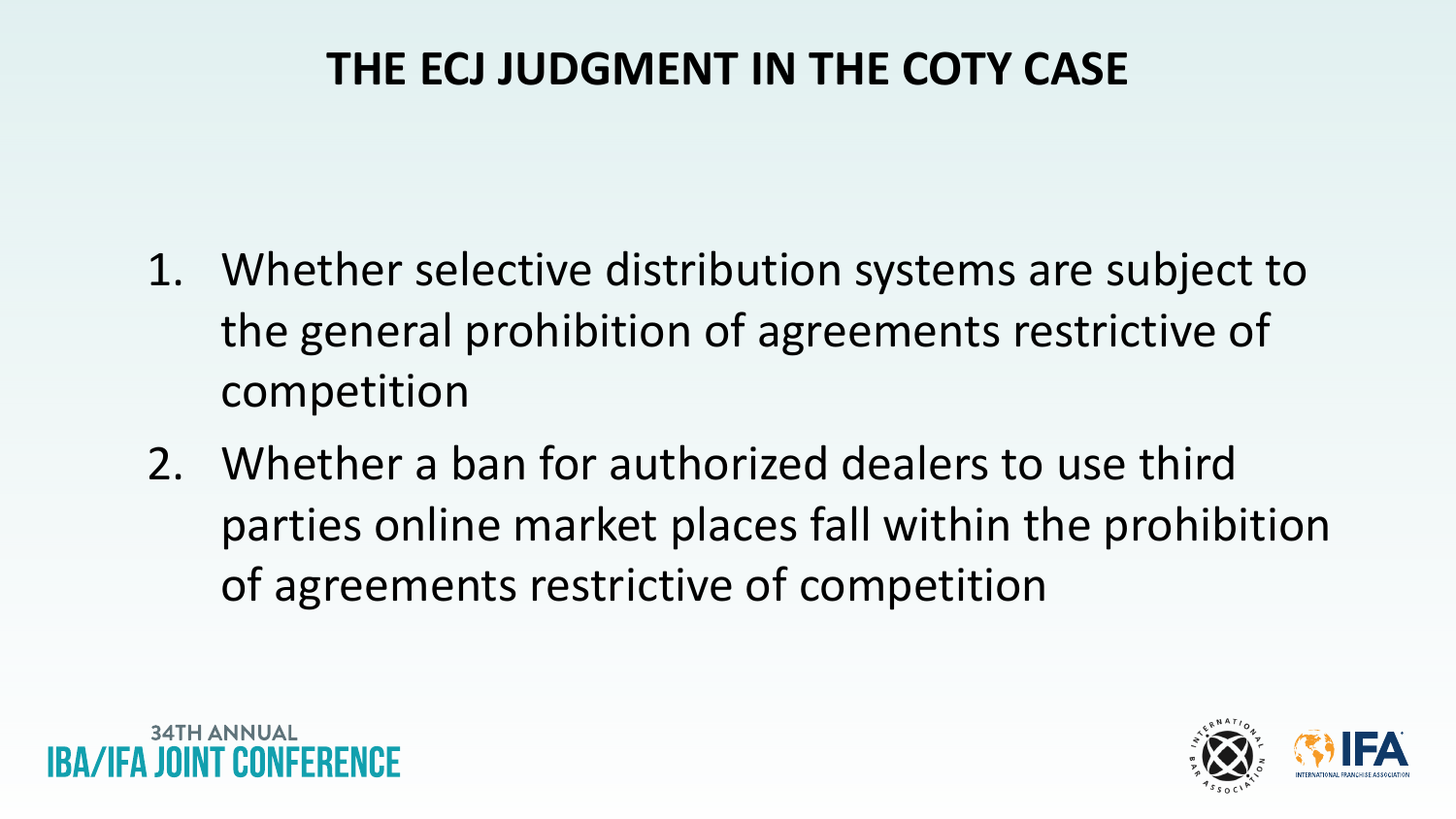3. Whether a ban on the use of third parties online market places is exempted from the prohibition of agreements restrictive of competition

• Online selective distribution in third parties market places after the Coty judgment





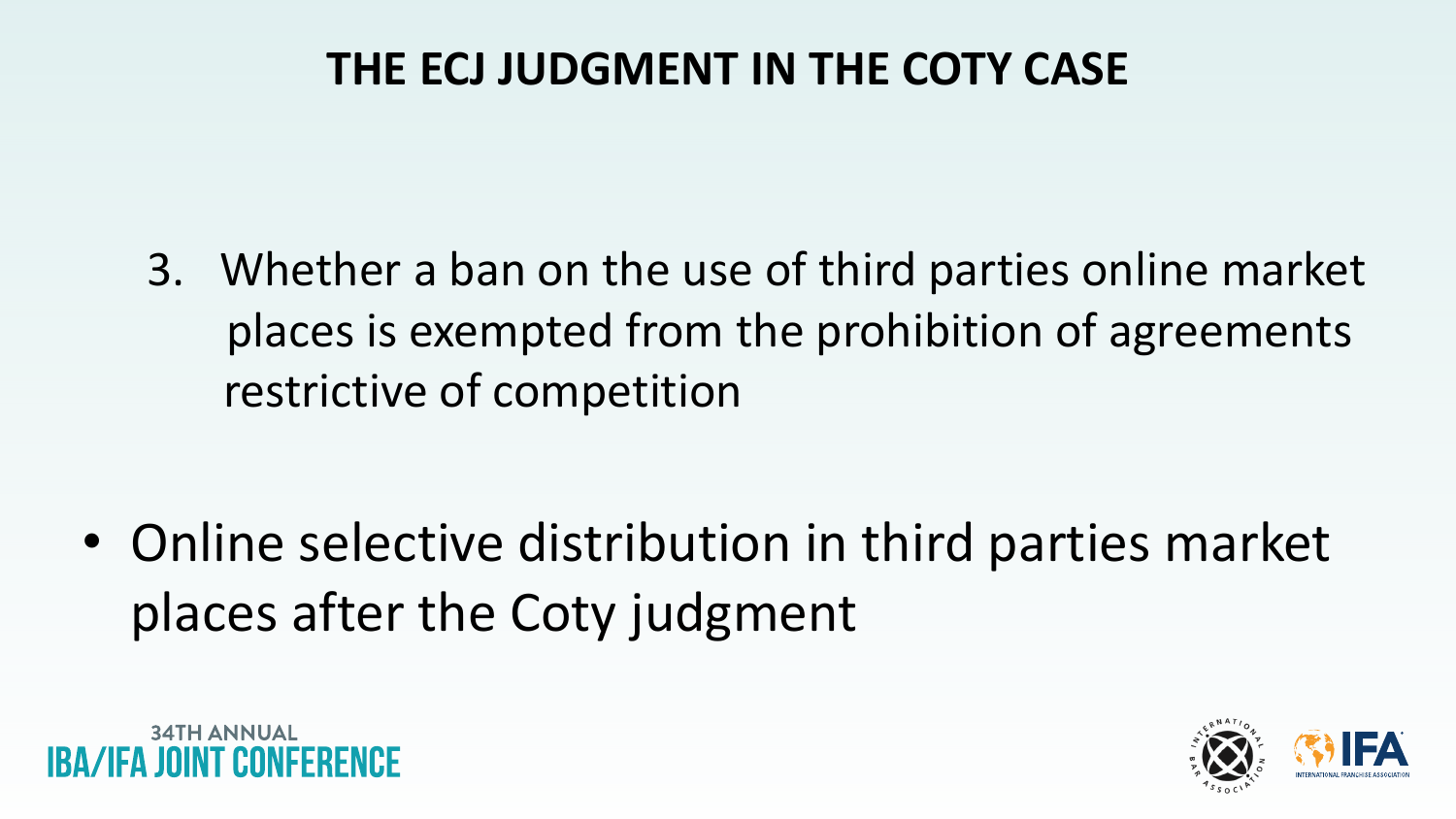• Restrictions to the use of online market places in franchising within the EU





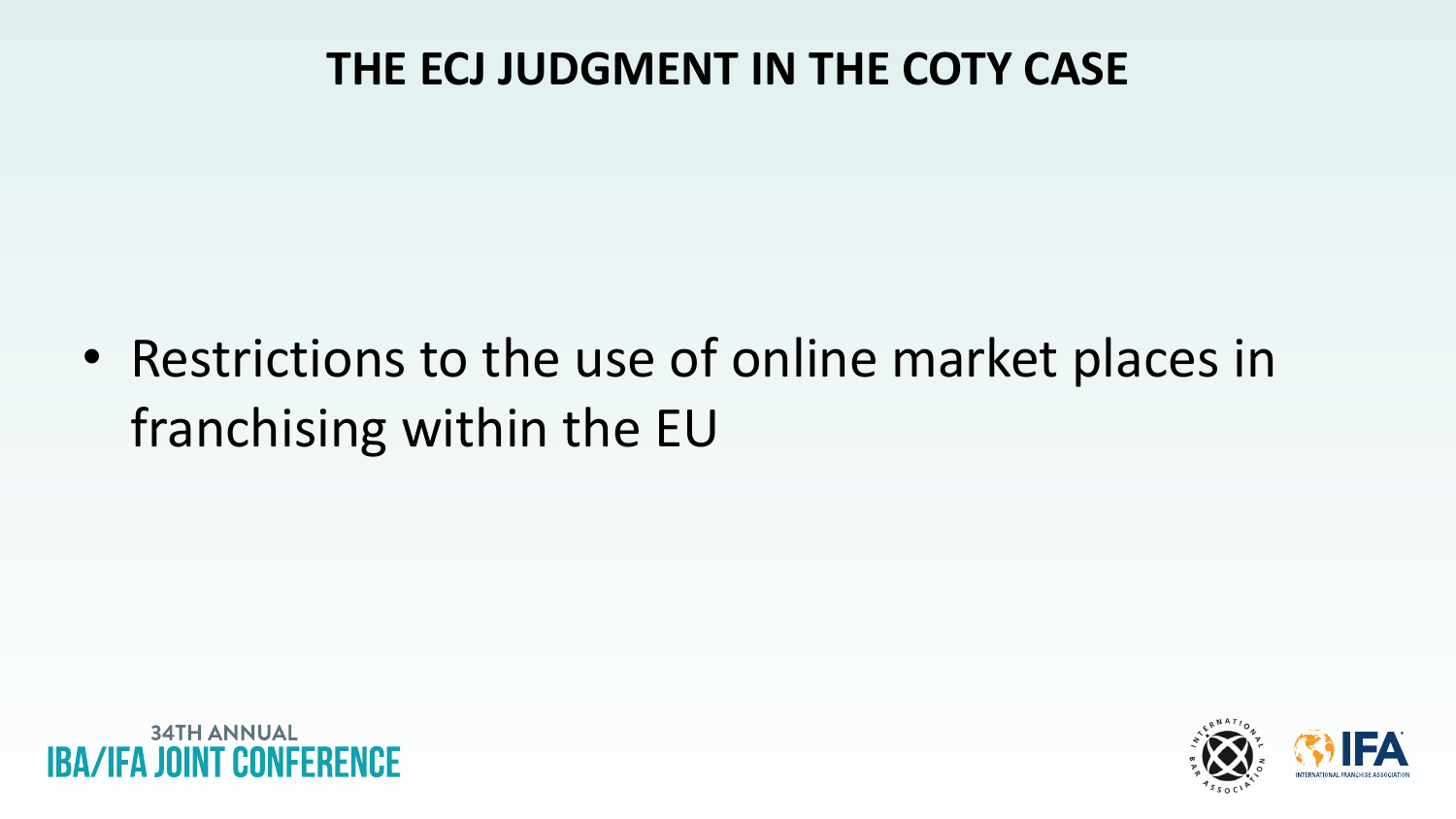# News From Around the World

## **Canada**

Peter Dillon Partner Siskinds LLP London, Ontario, Canada peter.dillon@siskinds.com





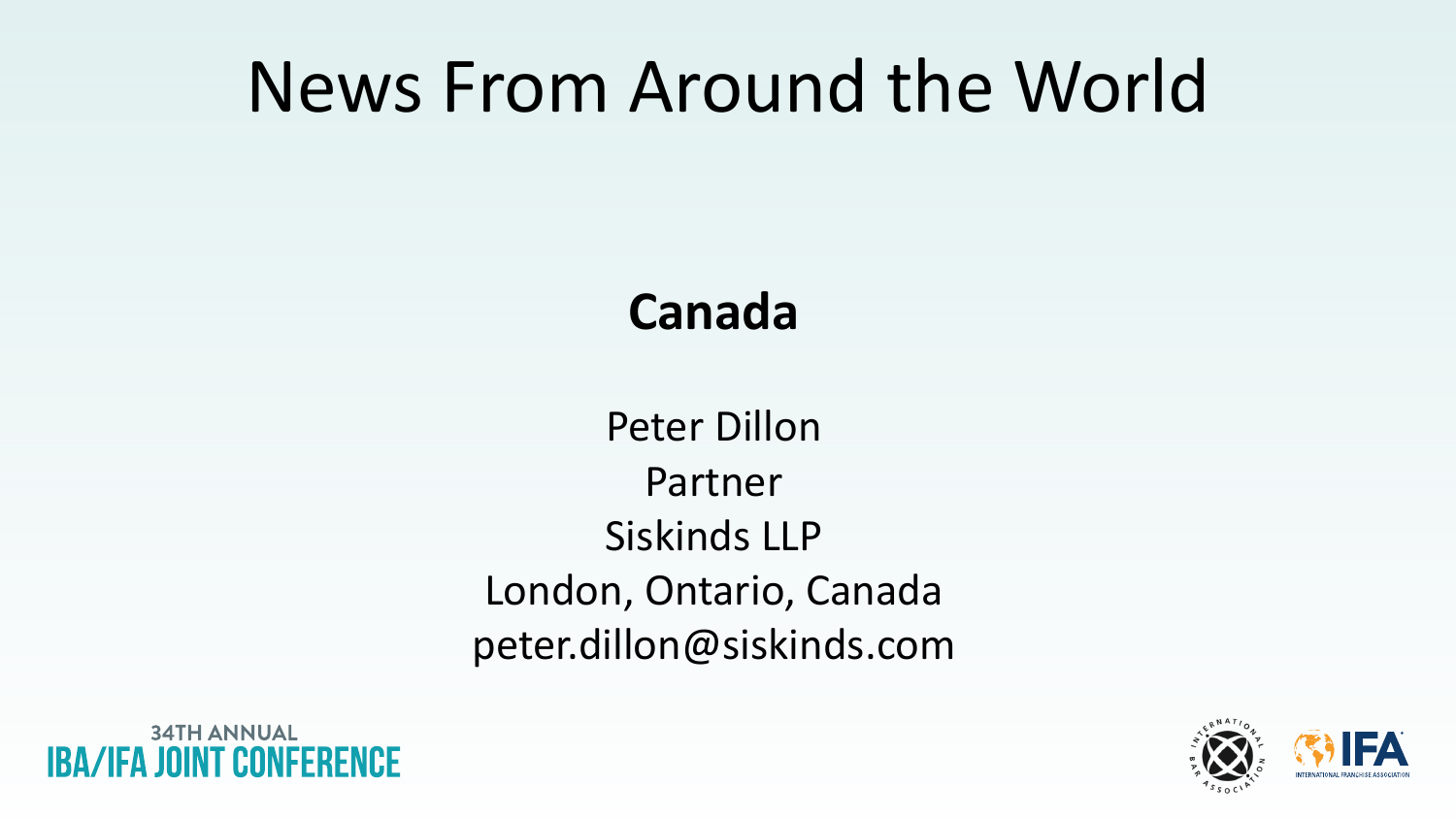# In the Ontario Court of Appeal:

- *Raibex Canada Ltd v ASWR Franchising Corp,* 2018 ONCA 62
- *Mendoza v Active Tire & Auto Inc.,* 2017 ONCA 471
- *Trillium Motor World Ltd v General Motors of Canada Limited,* 2017 ONCA 545



# **34TH ANNUAL**



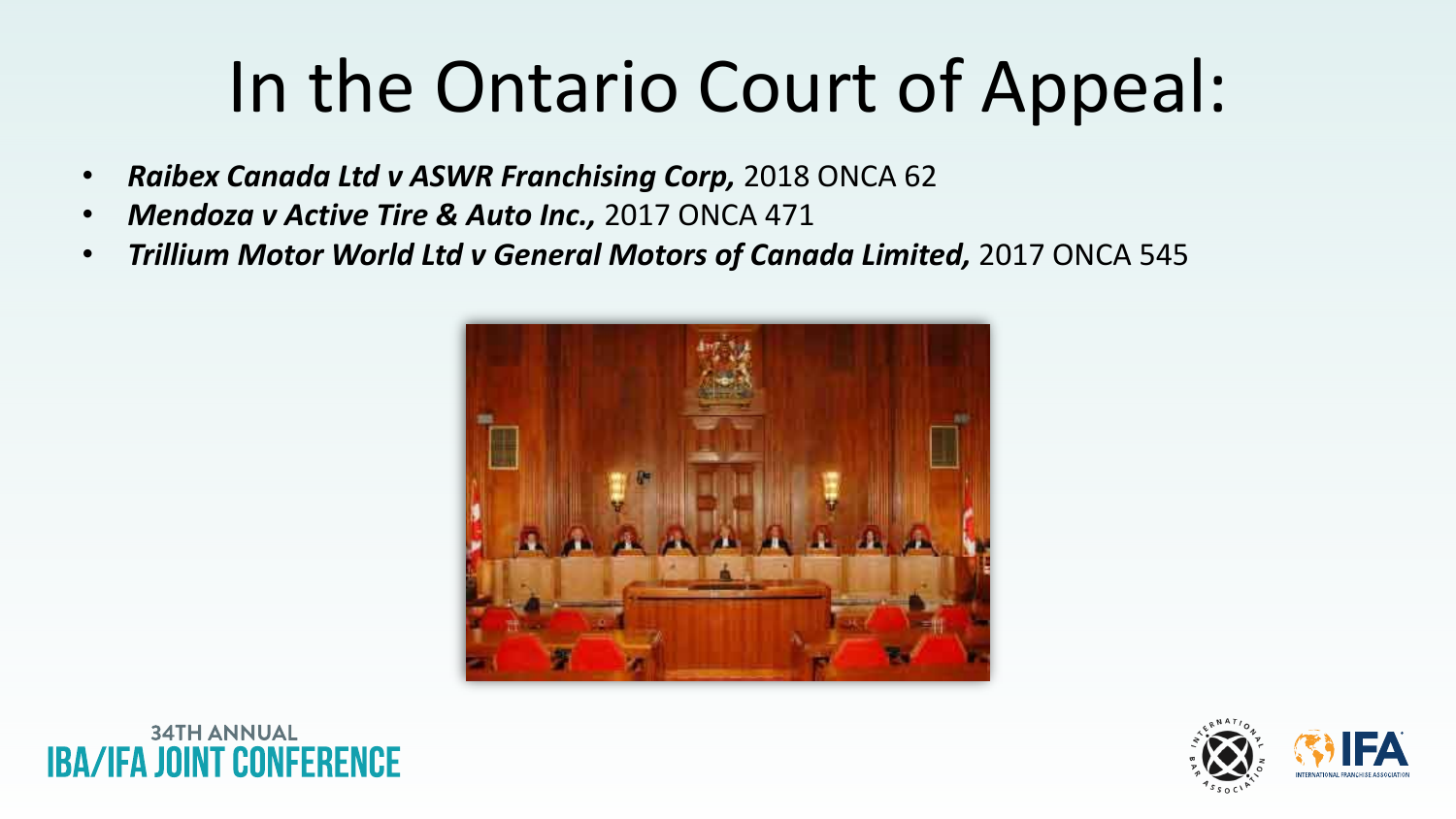# Implemented and Planned Changes in Ontario



## **34TH ANNUAL /IFA JOINT CONFERENCE**





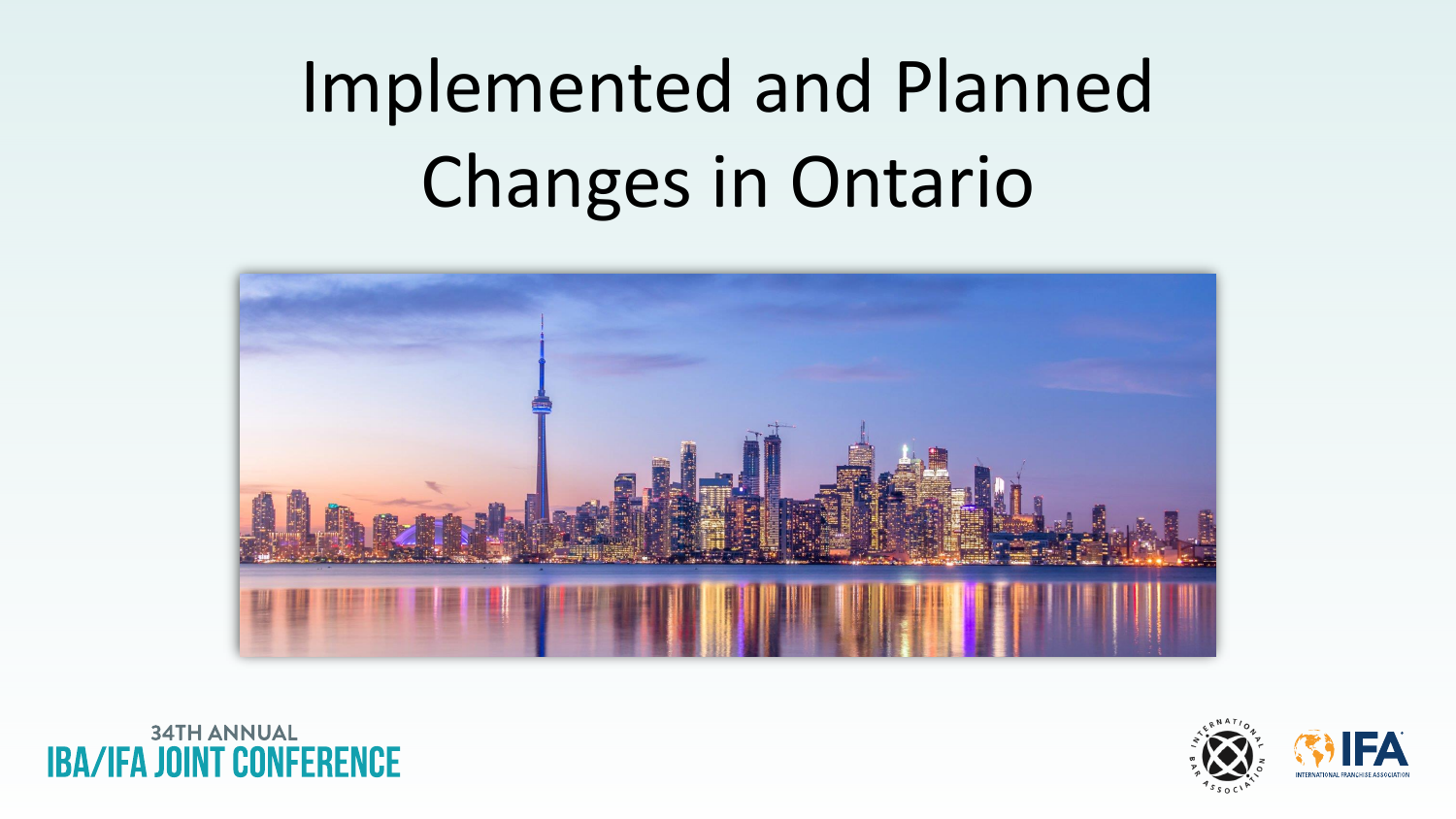# Employment Law Issues in Ontario



## **34TH ANNUAL IBA/IFA JOINT CONFERENCE**



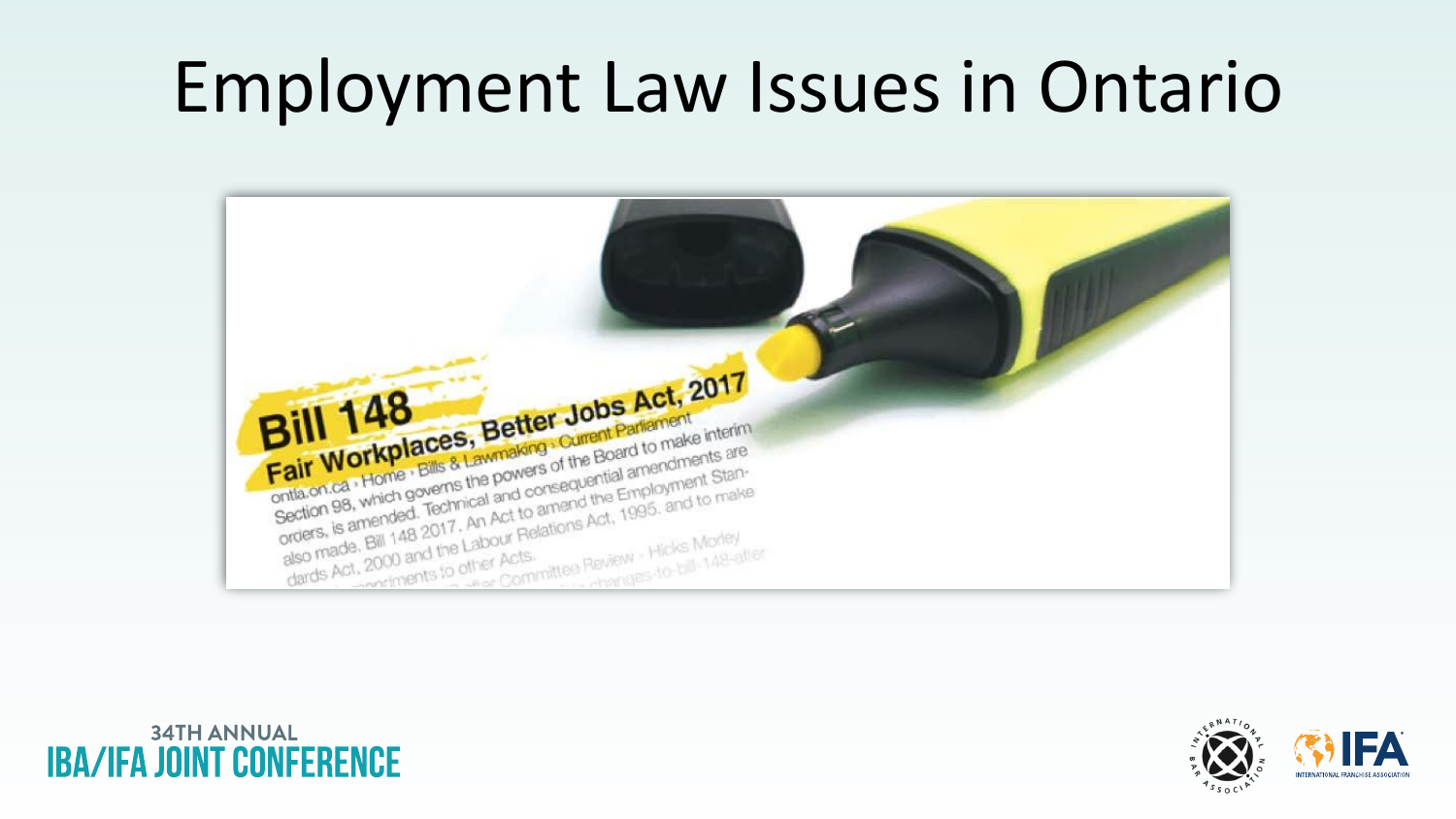

## **34TH ANNUAL IBA/IFA JOINT CONFERENCE**



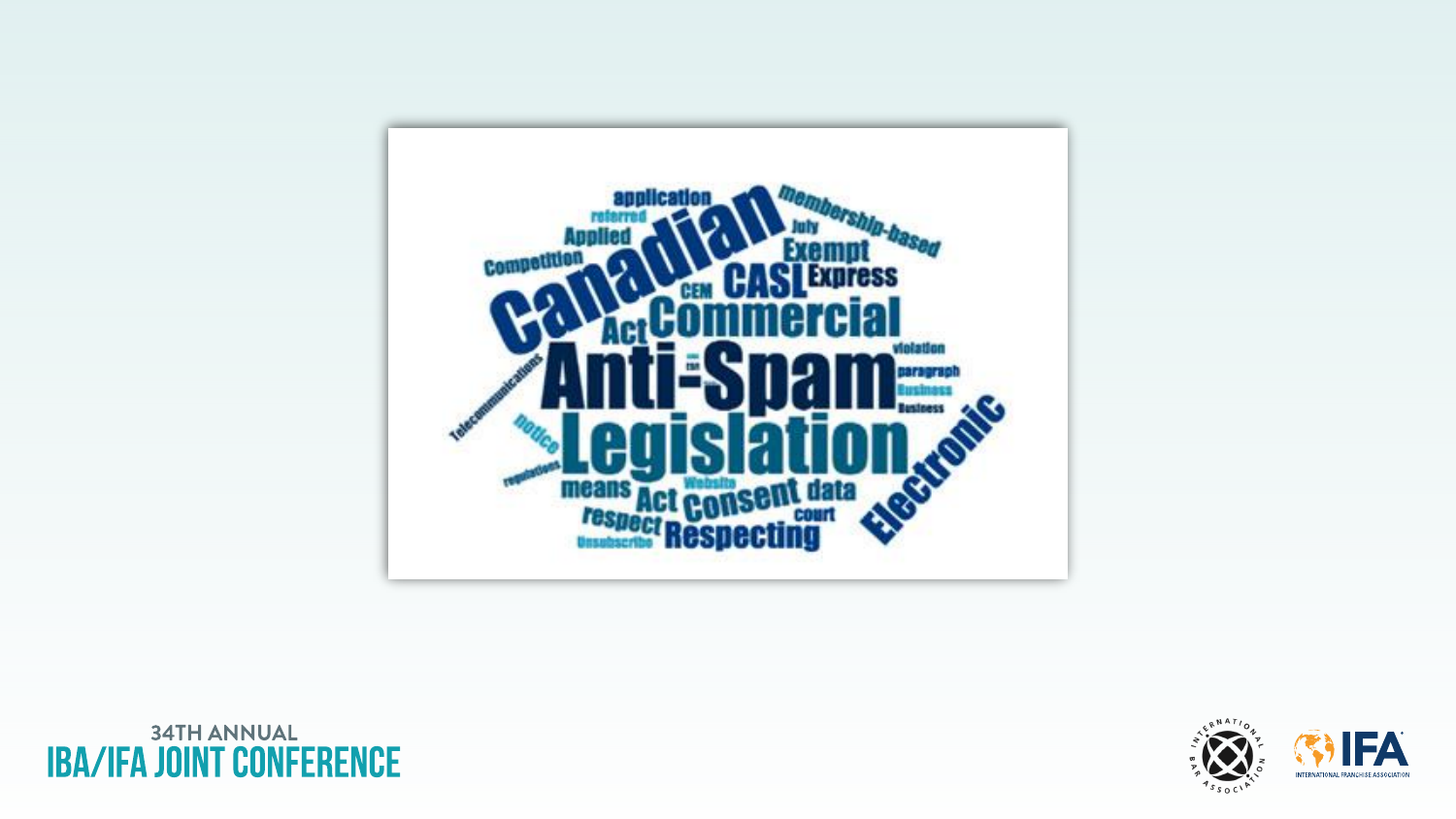# PIPEDA



**34TH ANNUAL IBA/IFA JOINT CONFERENCE** 



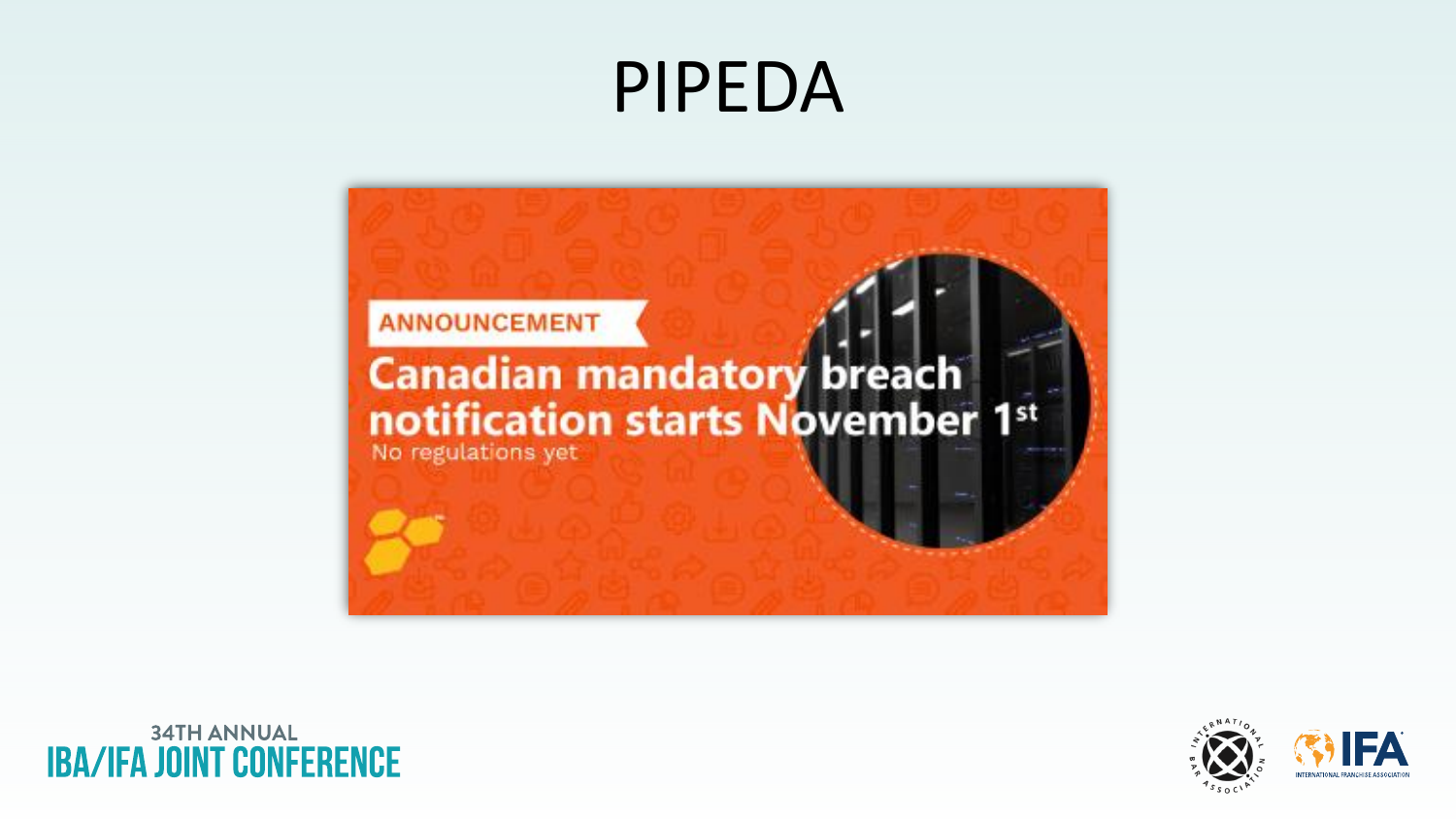# **News from around the World**

## **UK**

Babette Marzheuser Wood Partner, Head of Franchise Group Dentons UK and Middle East LLP Babette.mwood@dentons.com







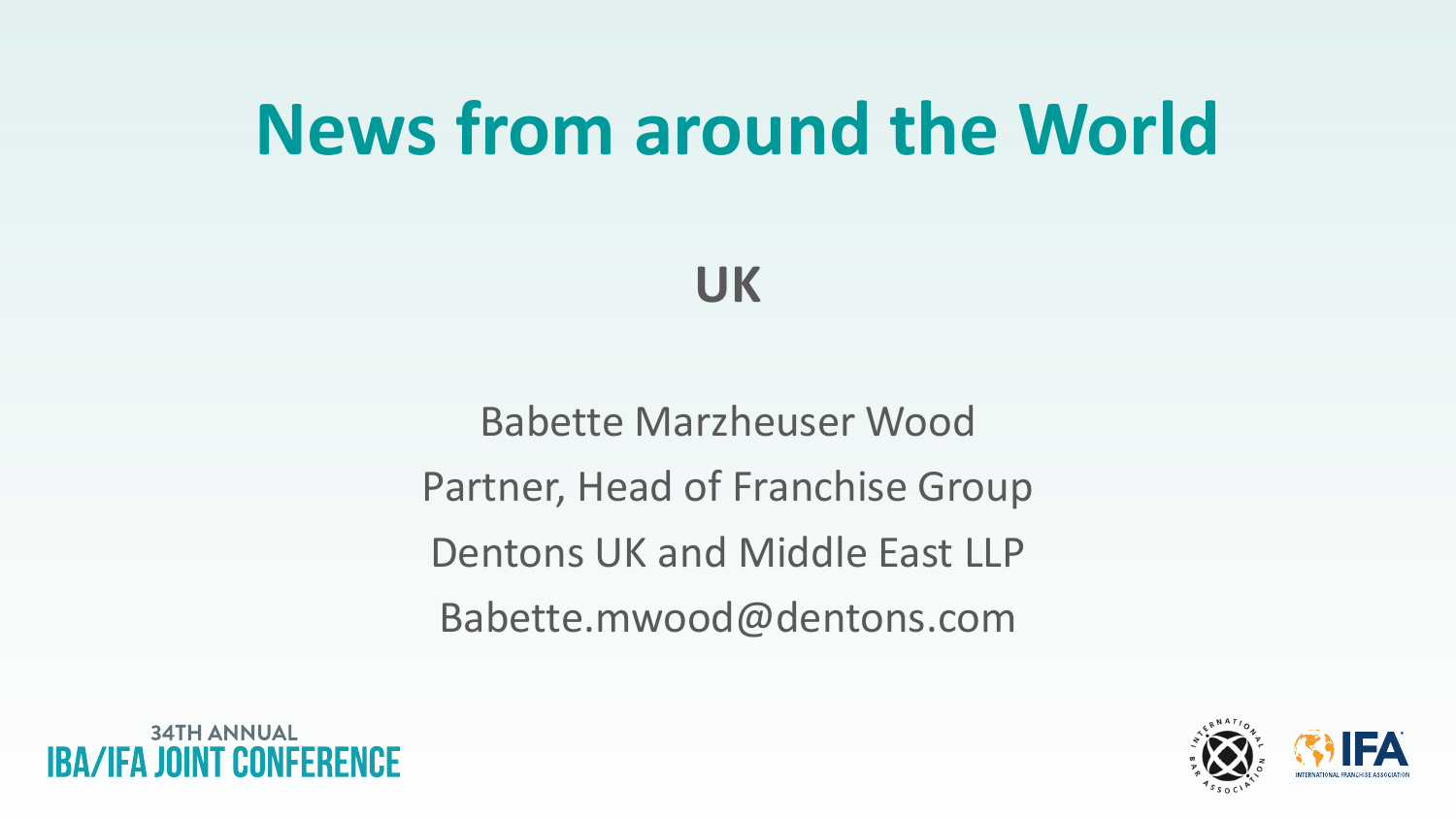

- **Liquidated Damages and the Rule against penalties**
- **Misrepresentation and Disclosure duties**
- **Good Faith and Fair Dealing**
- …. Enforcing restrictive covenants
- …. Exemption Clauses
- …. Trademark protection
- And despite Brexit, GDPR will apply

# **34TH ANNUAL**



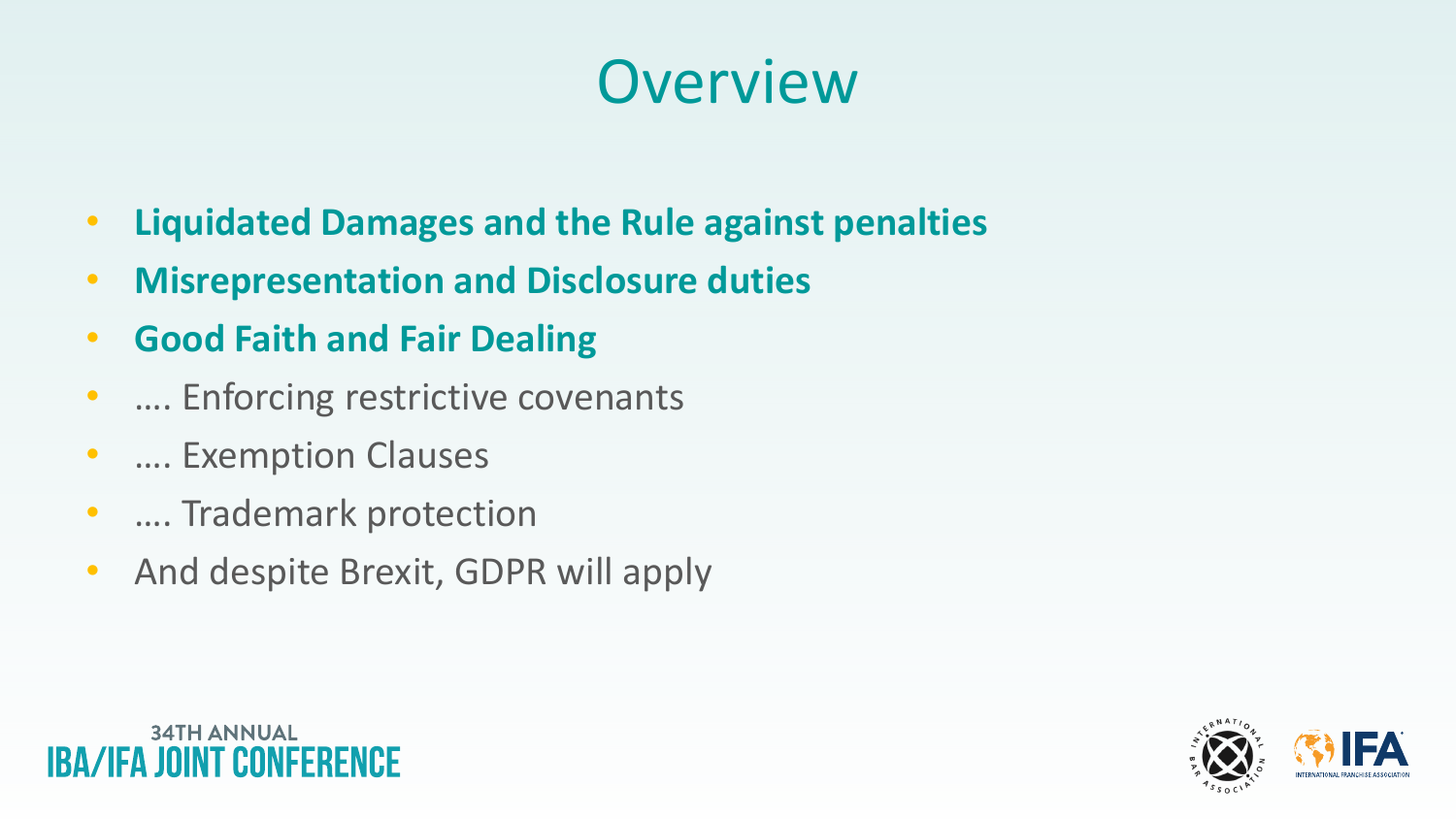# Penalty Clauses

- Penalty clauses are not enforceable under English Law as a matter of public policy.
- A penalty is a payment of money stipulated in the contract that is excessive when compared with common law damages.
- Dunlop Test: Liquidated Damages must be *"a genuine pre-estimate of loss".*
- New Development: It is thought that the Dunlop test has been applied too rigidly. This opens up for franchisors the possibility of imposing an additional financial burden on the franchisee to protect its non financial interests.



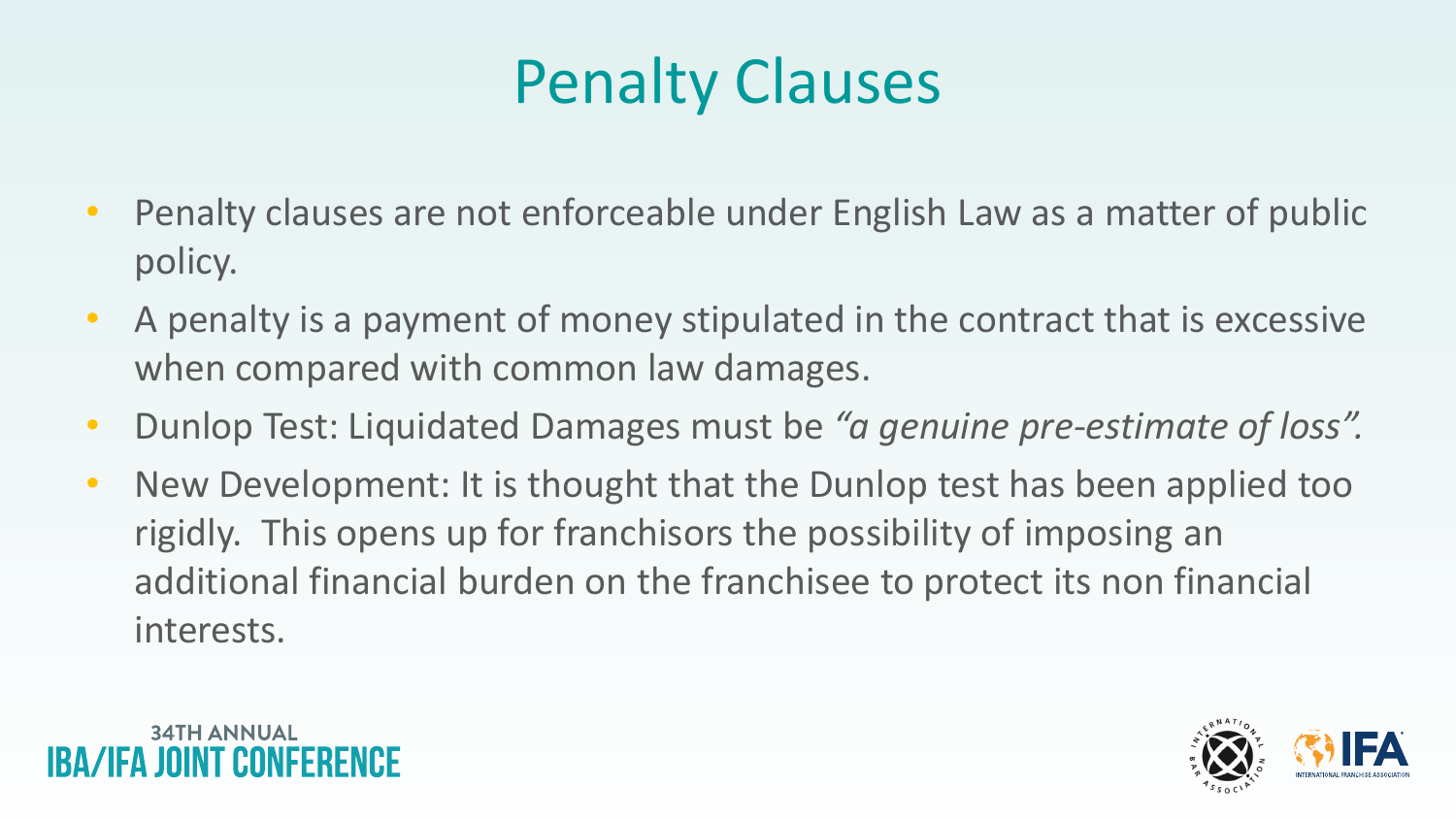# New Rule "Penalty is out of all proportion"

- *Makdessi*: Sale of Business. If the Seller breached the restrictive covenants he lost his entitlement to the outstanding (deferred) part of the purchase price.
- The Court of Appeal held that these provisions were penal, but this was overturned on appeal by the Supreme Court.
- The Supreme Court set the new test as follows: "whether the provision is a secondary obligation which imposes a detriment on the contract breaker out of all proportion to any legitimate interest of the innocent party in the enforcement of the primary obligation".

**34TH ANNUAL** 



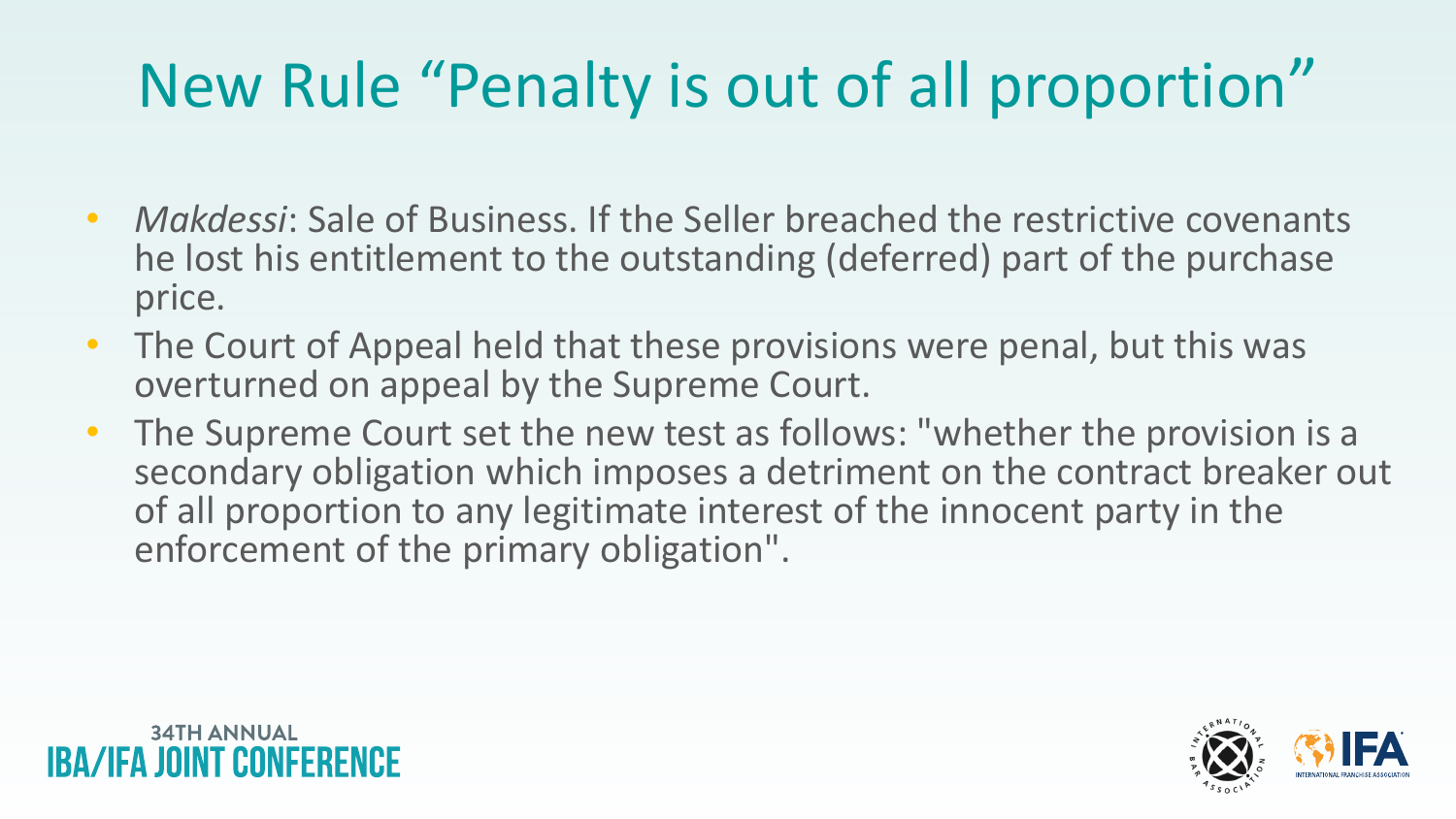# New Rule "Penalty is out of all proportion"

- Lord Hodge stated the "correct test for a penalty is whether the sum is exorbitant or unconscionable when regard is had to the innocent party's interest in the performance of the contract ".
- In *Makdessi*, the Court concluded that the provision protected the buyer's legitimate interest in enforcing the non-compete restrictions so that the goodwill of the business was protected. The goodwill of the business was critical to its value to the buyer. The provisions therefore did not go beyond protecting the buyer's legitimate interests.



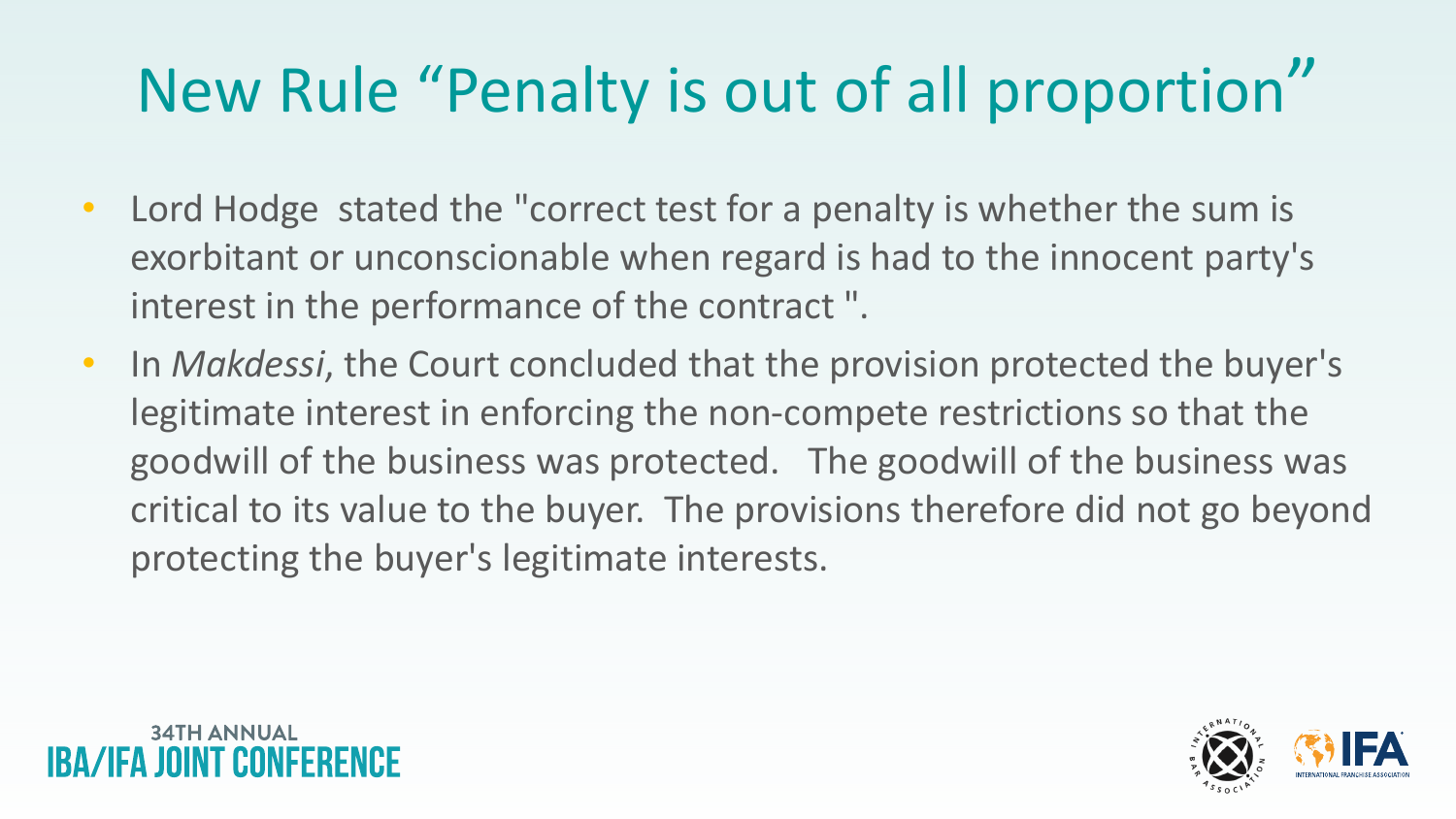# Penalties Conclusion

- Excessive interest rates remain a penalty the standard UK rate is 8 % so a rate of 2 % per month (25 % per annum) would not be valid.
- In my view this means that excessive liquidated damages for early termination of the franchise agreement also remain a penalty.
- However, liquidated damages for breach of non-compete can now be set higher, arguably at a more punitive level to protect the goodwill of the franchisor.





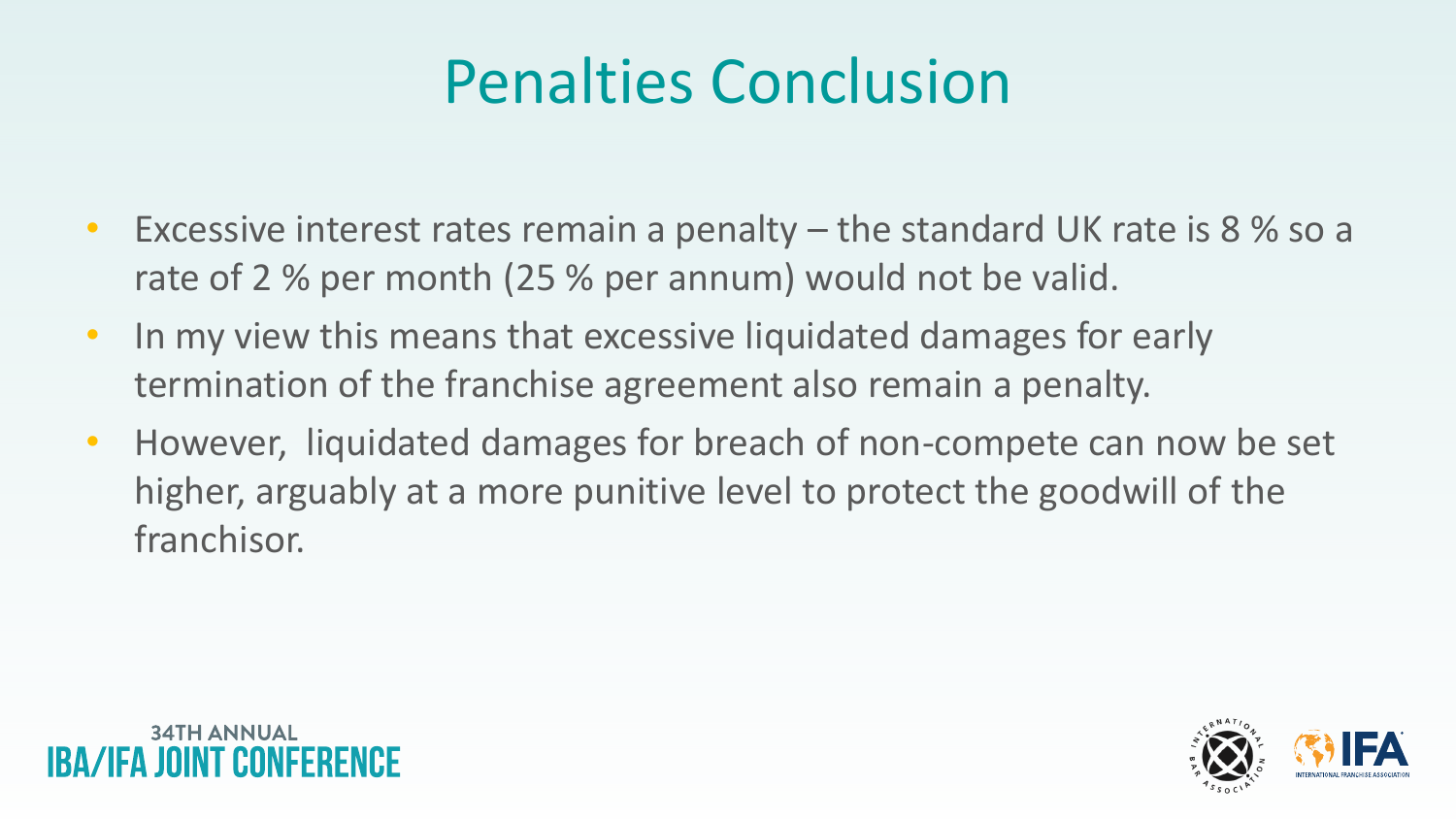# Good Faith

- There appears to be growing recognition that a duty of good faith may be implied into a relational contract such as a franchise agreement.
- This question first came up some years ago **in** *Yang Sen* where a duty of good faith was implied into a long term distribution agreement.
- Subsequently the point was argued unsuccessfully in a number of franchise cases where the contract already clearly set out the rights and obligations of the parties so that the Courts felt that an implied obligation was not required to give business efficacy to the contract.





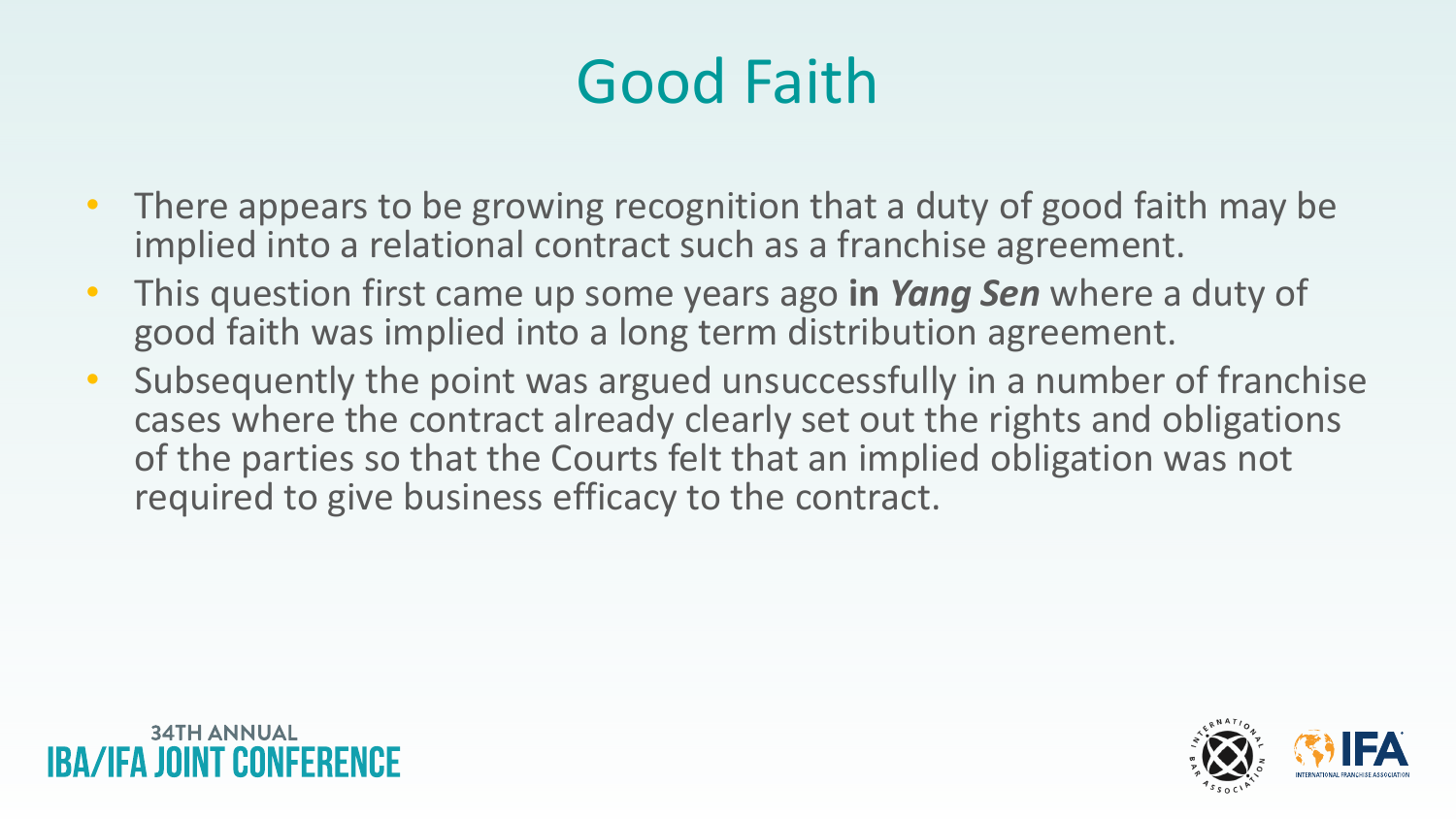# Good Faith

- In *Tahnoon v Kent* the parties had entered into a Framework Agreement (joint venture) and claims were made based on breach of a duty of good faith.
- A duty of good faith was implied because the nature of the relationship was one in which the parties naturally and legitimately expected of each other greater candor and cooperation and greater regard for each other's interests than ordinary commercial parties dealing with each other at arm's length.
- In the circumstances the contract made between the parties was seen to be a classic instance of a relational contract. The implication of a duty of good faith in the contract was essential to give effect to the parties' reasonable expectations and satisfied the business necessity test as the relevant standard for the implication of a term into a contract.

# **34TH ANNUAL**



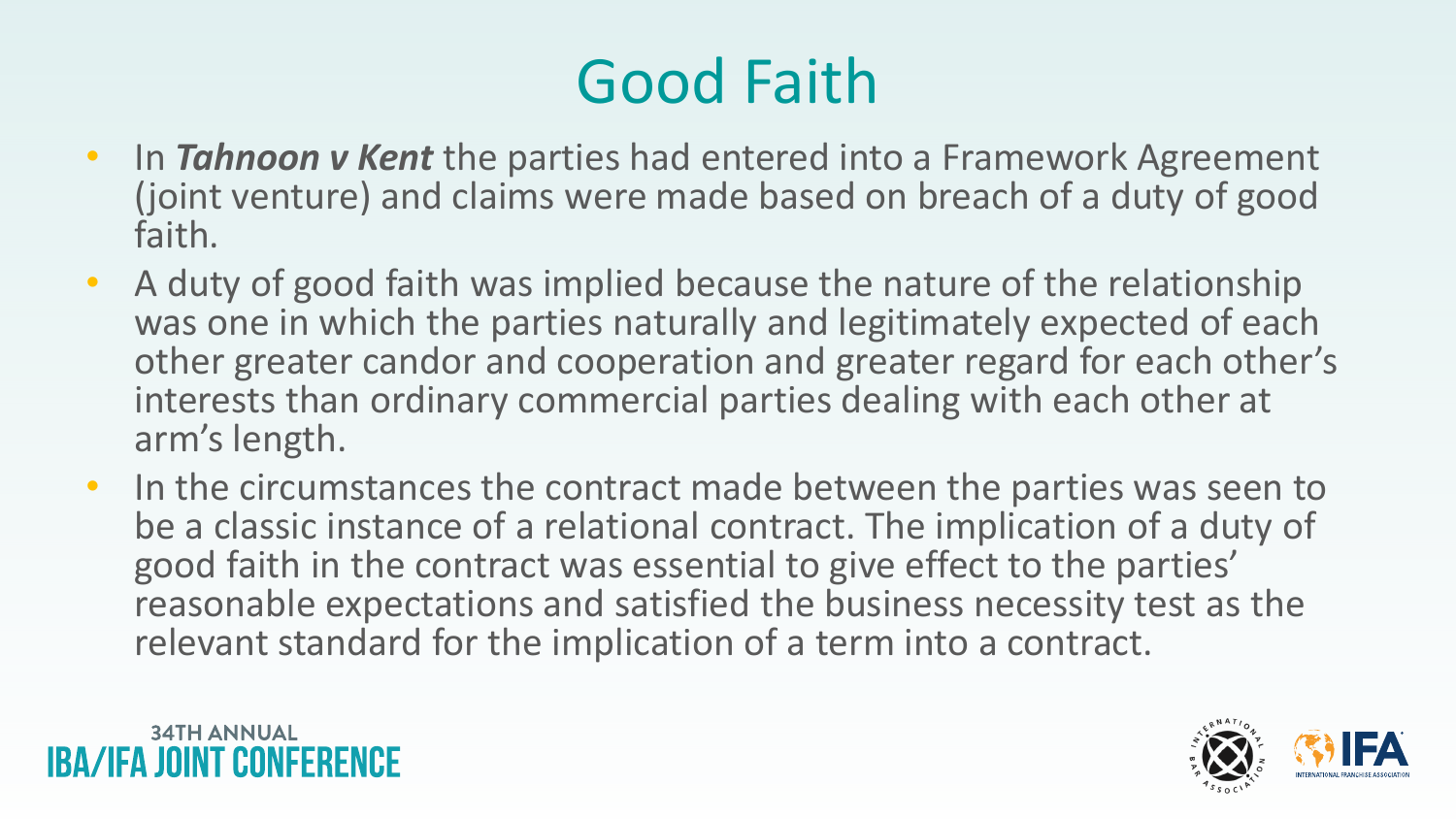# Duty of Good Faith: Content

• "…the obligation of fair dealing is not a demanding one and does no more than require a party to refrain from conduct which in the relevant context would be regarded as commercially unacceptable by reasonable and honest people…"





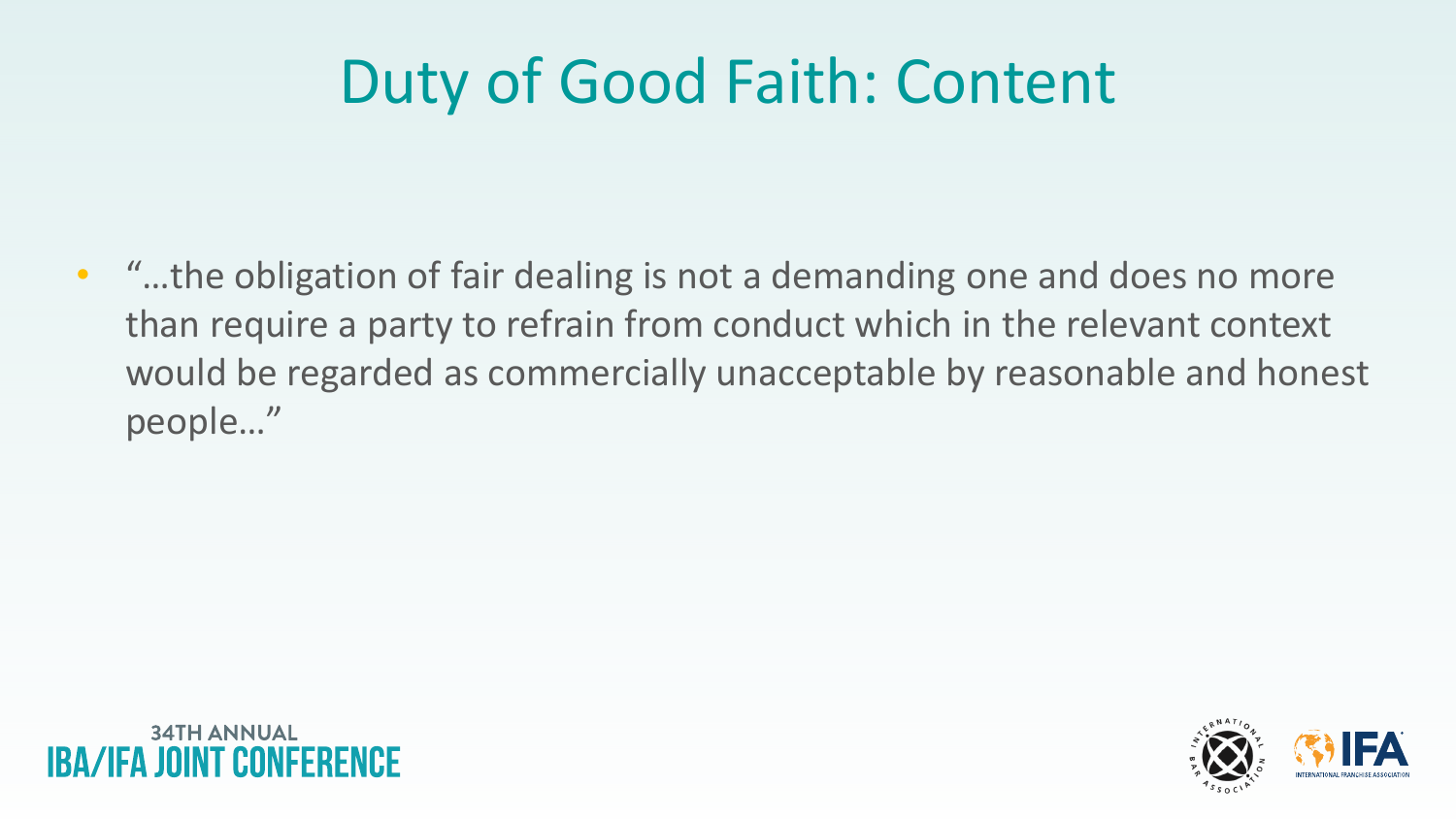# Negligent Misrepresentation and disclosure of full facts

- There is no Franchise Disclosure Law in the UK.
- Franchisors are therefore only liable if there has been a misrepresentation.
- Typically this means that the Franchisor must have made a positive misstatement.
- However sometimes situations can arise where failure to disclose the full facts can amount to misrepresentation.





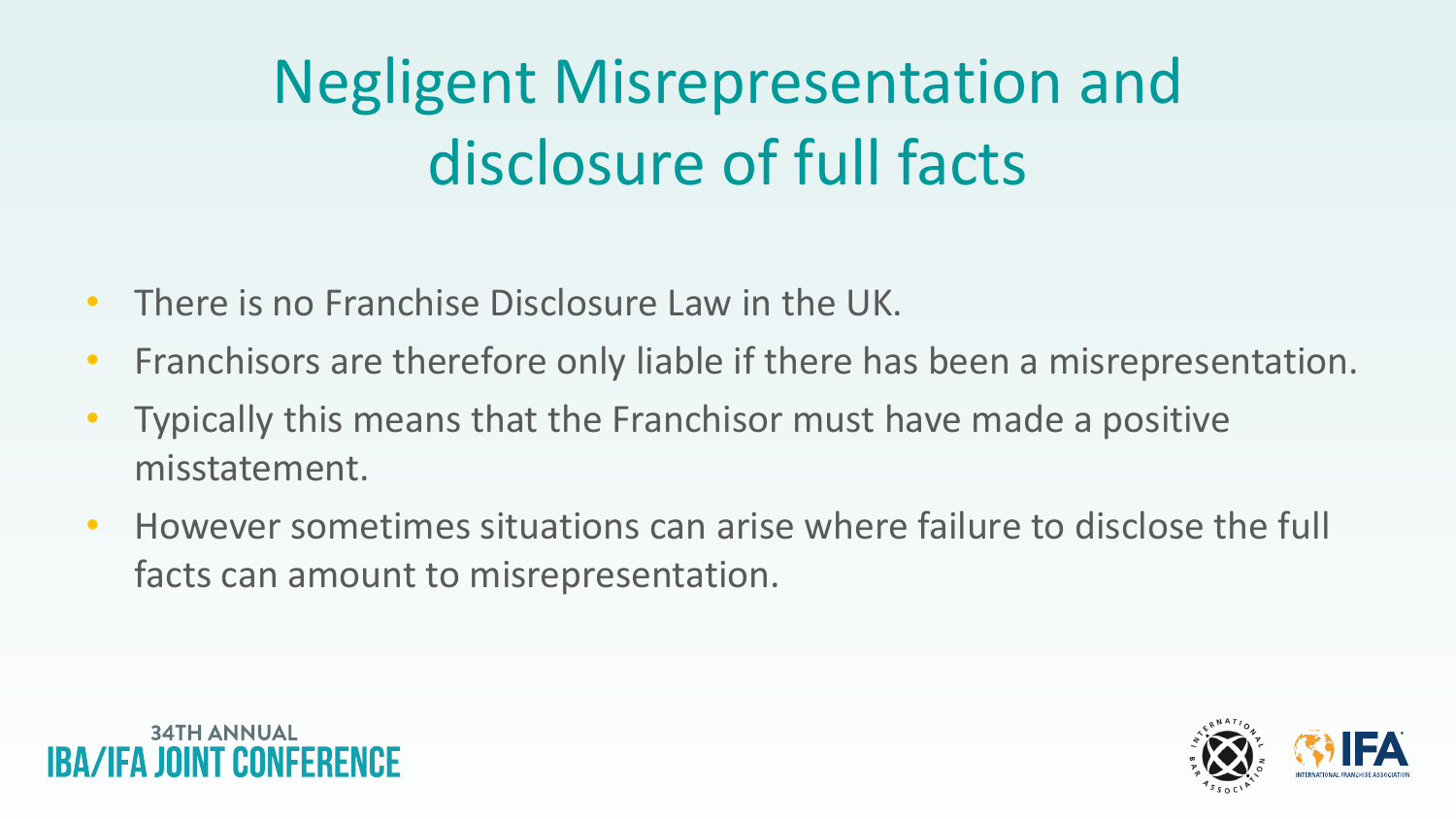# Negligent Misrepresentation and disclosure of full facts

- The extent of the duty was examined in *Property Alliance* a case of alleged miss-selling of financial products by a UK Bank. The Court had to decide the extent to which the Bank had to give "a full and proper explanation' of the risks associated with the products it was selling.
- "*The ... duty would extend to correcting any obvious misunderstandings communicated by the customer and answering any reasonable questions the customer might ask about those products in respect of which the bank had chosen to volunteer information."*





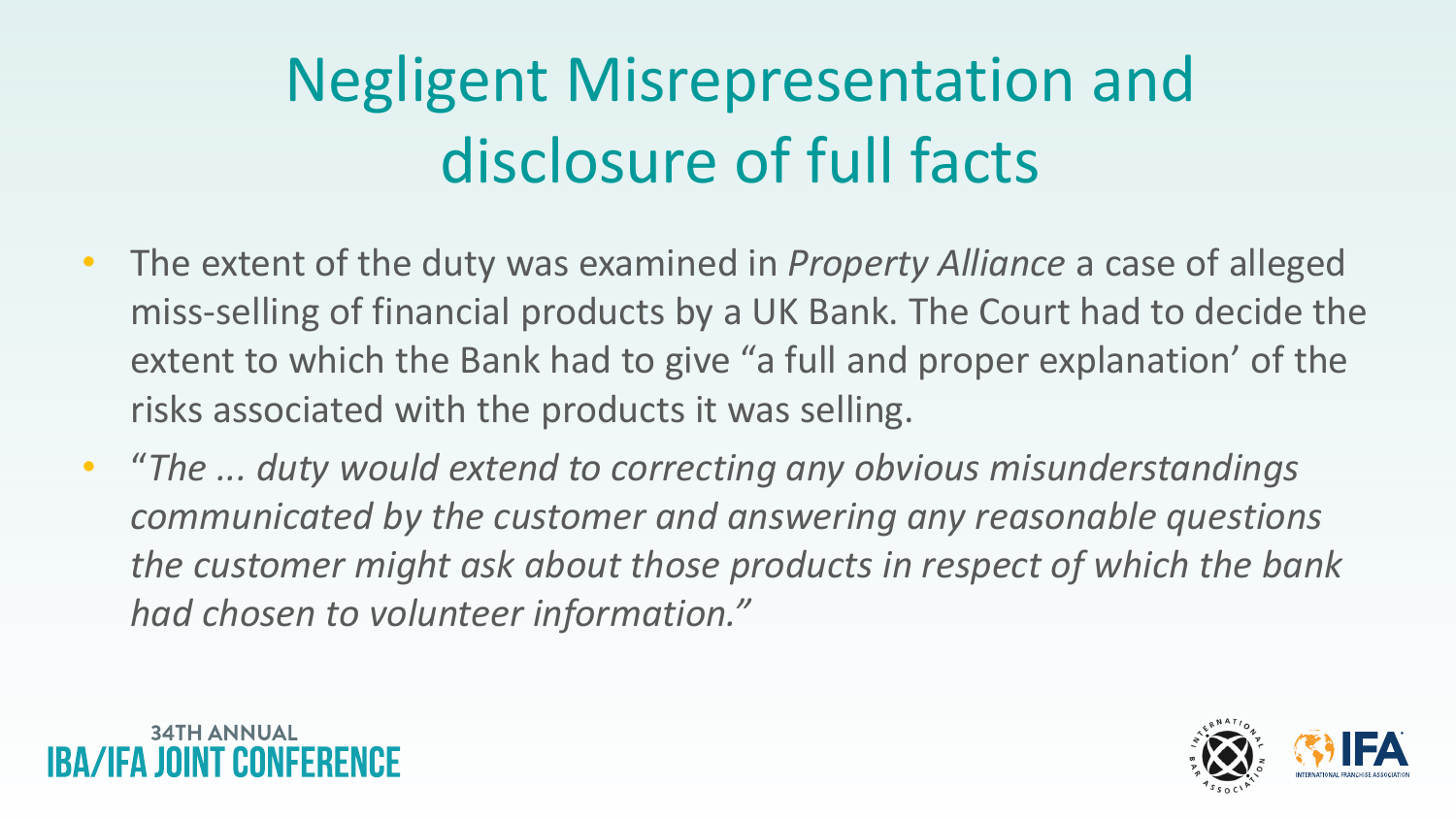# Disclosure and Misrepresentation

- The duty only arises if the banks decides to give an explanation. So there is an option to say nothing. Indeed many franchisors opt not to make any earnings representations
- In other words, if a franchisor does say not anything about the profitability of the franchise business, there is no duty to disclose key facts but if the franchisor does give explanations and recommendations it may be required to provide a "full" and "proper" explanation.
- However there is not a "duty to educate" or give a comprehensive "tutorial"

# **34TH ANNUAL**



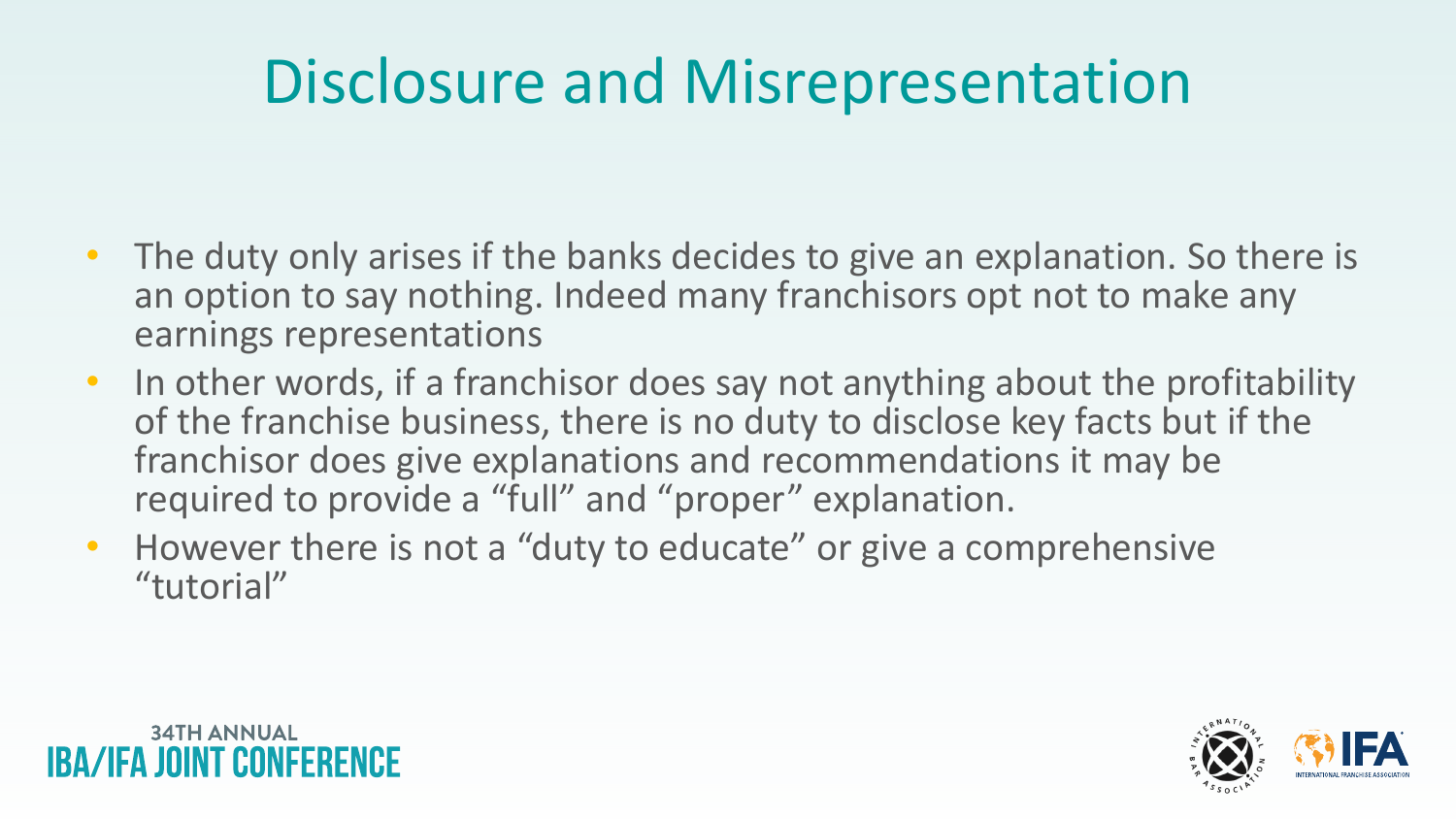# Disclosure and Misrepresentation

- But, can franchisors protect themselves, using "no reliance clauses"?
- Typically a well drafted franchise agreement will include a no-reliance clause. Such a clause is an exemption clause and needs to pass the test of reasonableness under the Unfair Contract Terms Act (UCTA)
- When selling a franchise to an inexperienced new franchisee it can be unreasonable to impose a no reliance clause unless that clause is specifically brought to the attention of the franchisee and the franchisee is given a chance to fully clarify any misunderstandings

# **34TH ANNUAL**





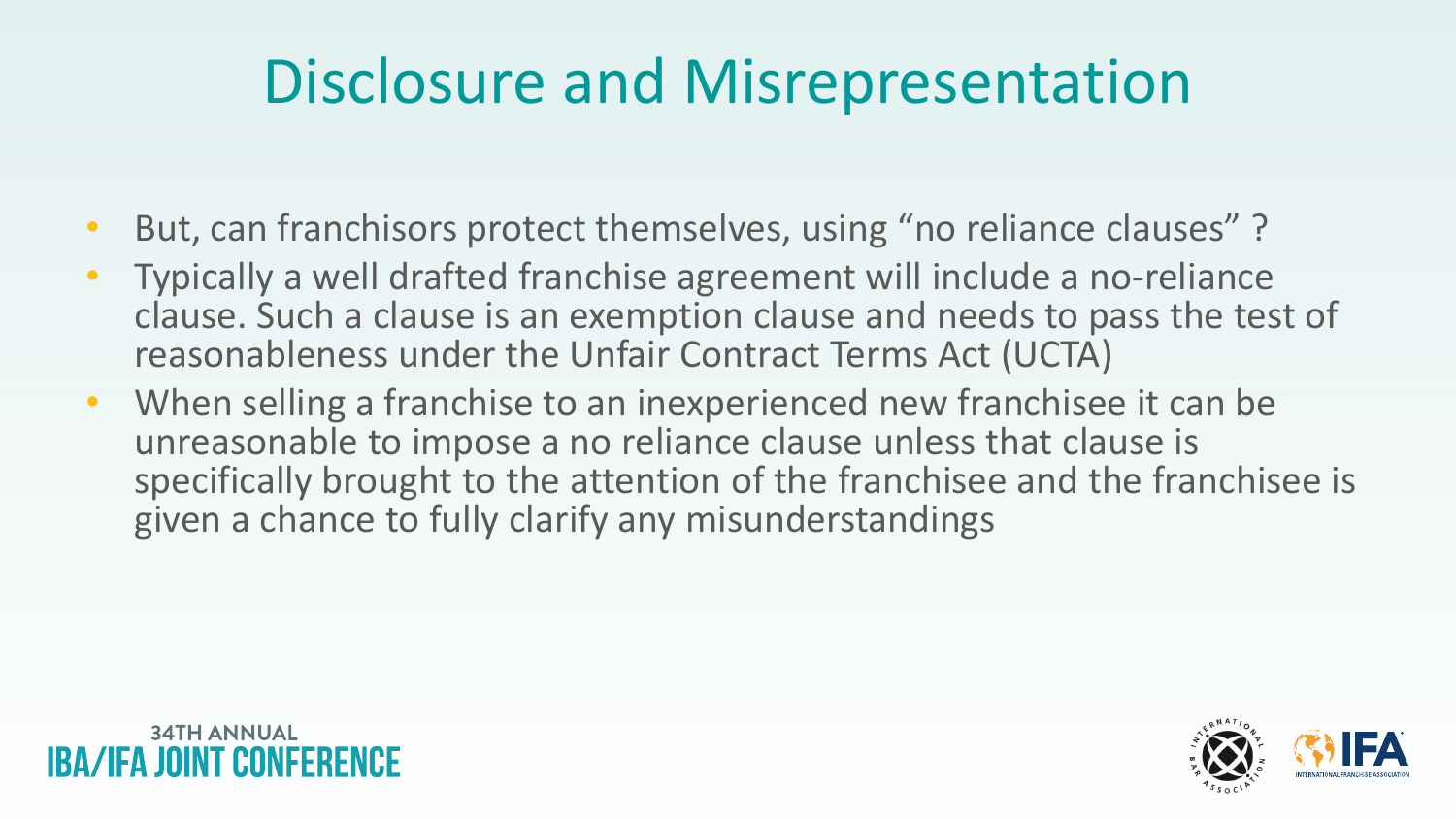# Other Points

• **Brexit and GDPR** – Dagmar will cover GDPR, the only difference for the UK will be that post-brexit the UK rules will begin to differ from GDPR – this is expected to be a small "creep erosion" but franchisors will need to ensure that for their UK businesses the UK version of GDPR is followed





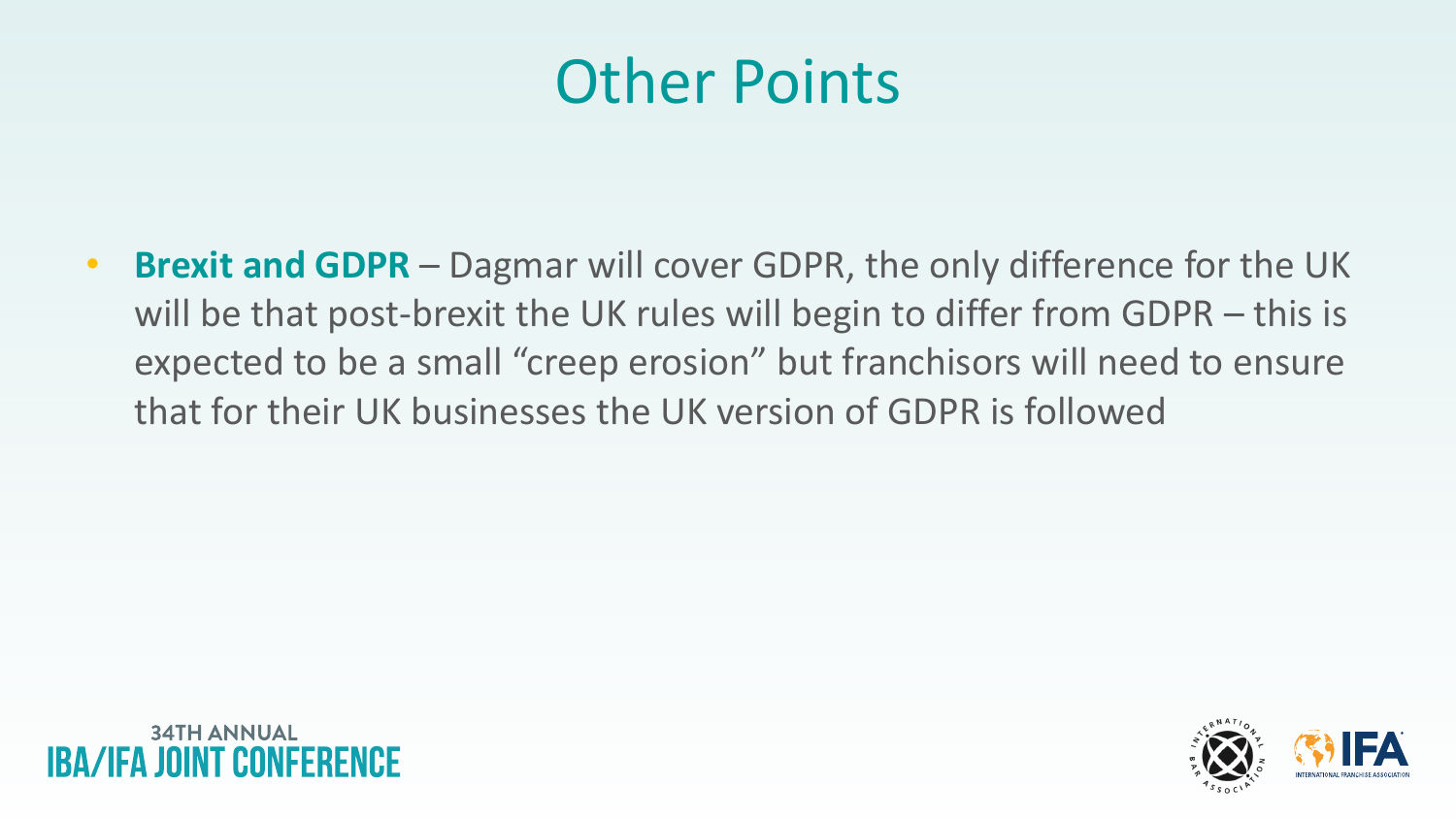# **News from around the World Middle East**

Babette Marzheuser Wood Partner, Head of Franchise Group Dentons UK and Middle East LLP Babette.mwood@dentons.com







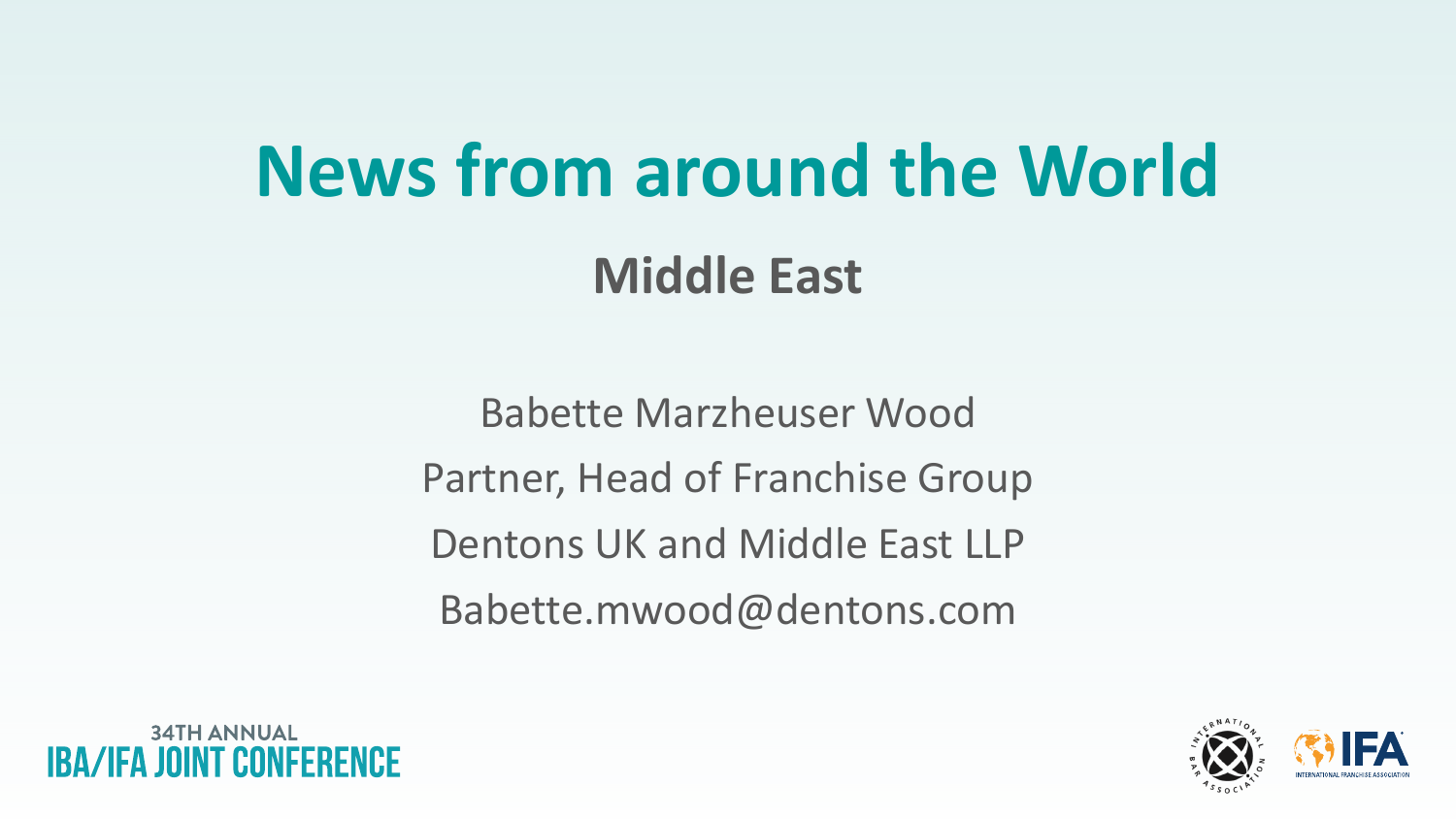# Key Developments

- Kuwait: New Agency Law (2016)
- Oman: New Agency Law (2014)
- Qatar: New Agency Law (2016)
- Saudi Arabia: Draft Franchise Law (2017)





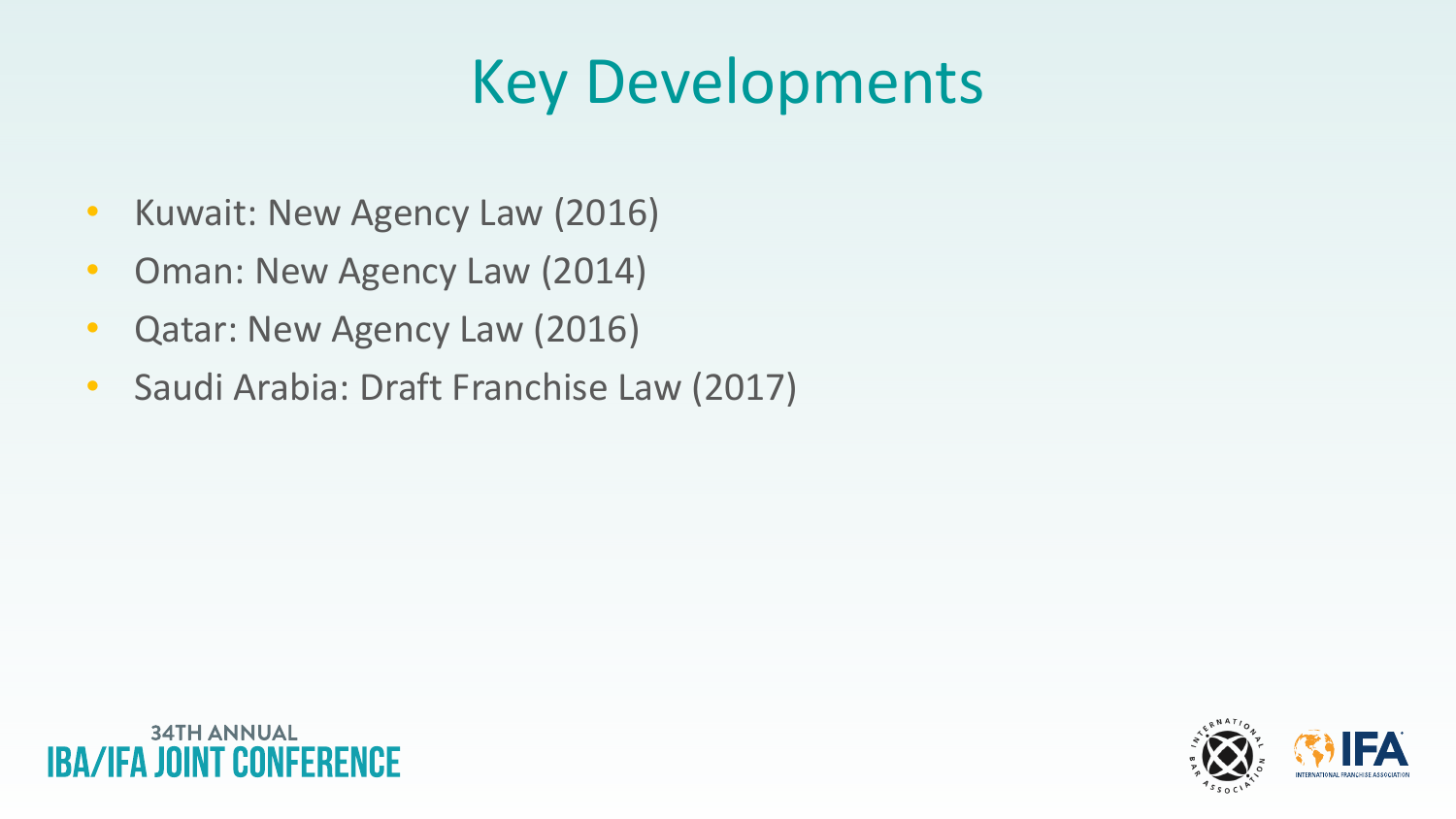# Principles of GCC Agency Laws

- Where a franchisee has successfully registered as a commercial agent, they enjoy certain benefits including:
	- Protection from termination and non-renewal;
	- Compensation payable at the end of the contract; and
	- Ability to prevent the appointment of another franchisee often through confiscation of imported products at customs







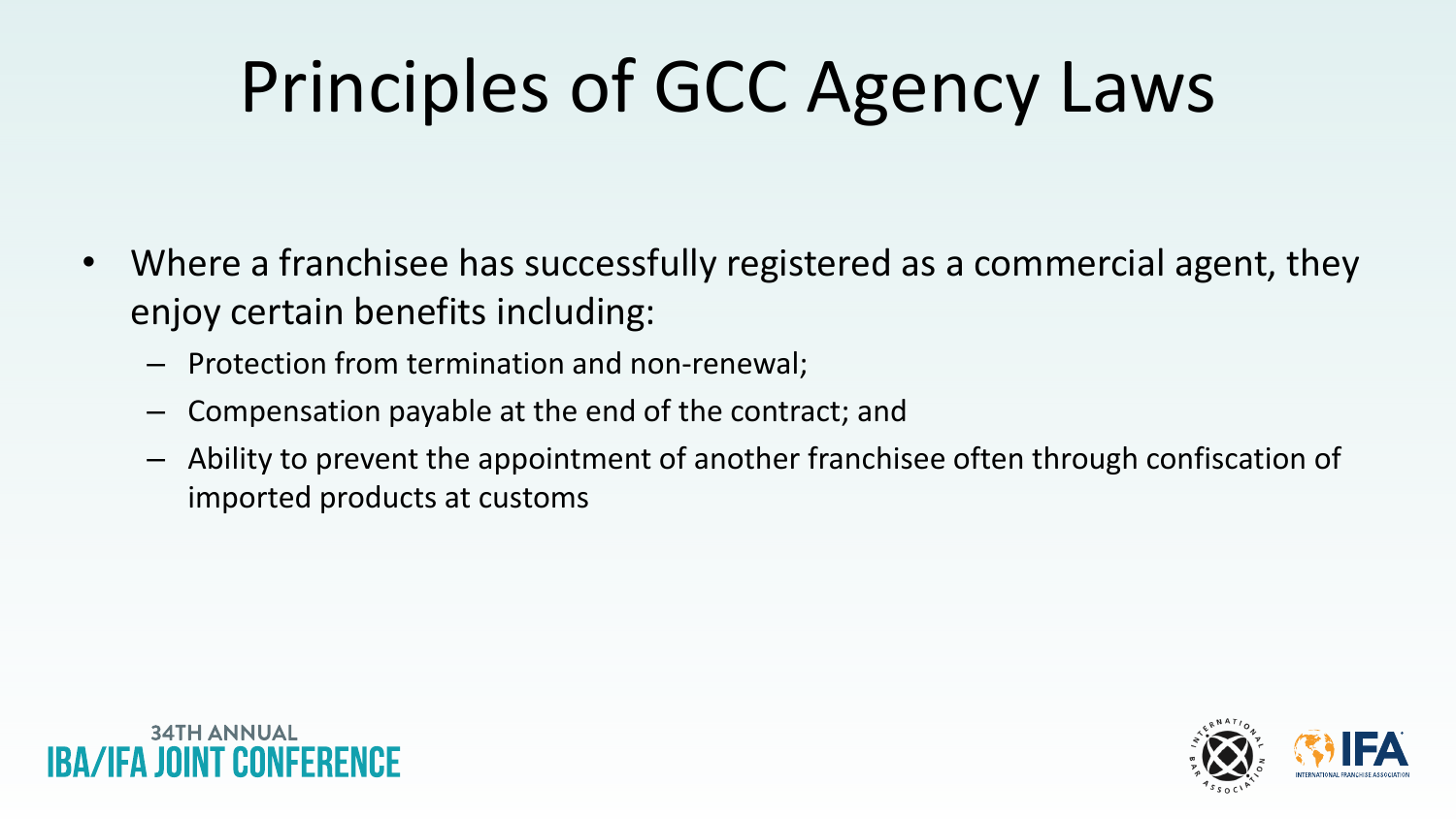# Principles of GCC Agency Laws

- Generally, to benefit from the protections of the law the agency needs to meet three requirements:
	- It needs to be exclusive;
	- It needs to be registered; and
	- Typically only 100% locally owned companies are able to make a registration.







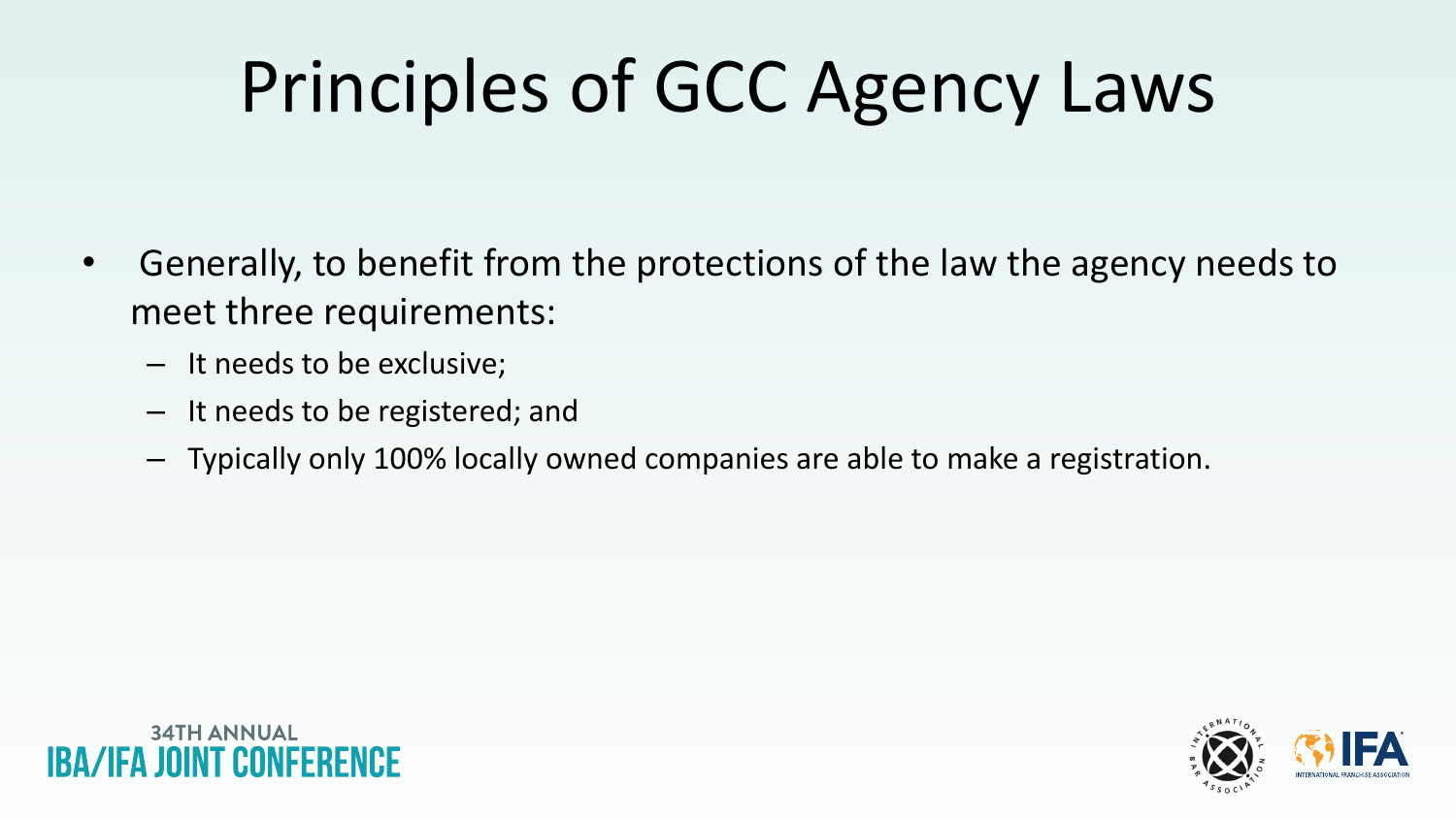# Oman

- Mandatory Compensation for registered agents has been abolished
- The parties are free to determine the terms of renewal and termination
- Agents can still claim for breach of contract
- Foreign principal may sell directly in the territory so the agency is no longer exclusive
- The agent can no longer claim commission from parallel imports
- Finally the goods that are the subject of an agency dispute can no longer be banned

# 34TH ANNUAI



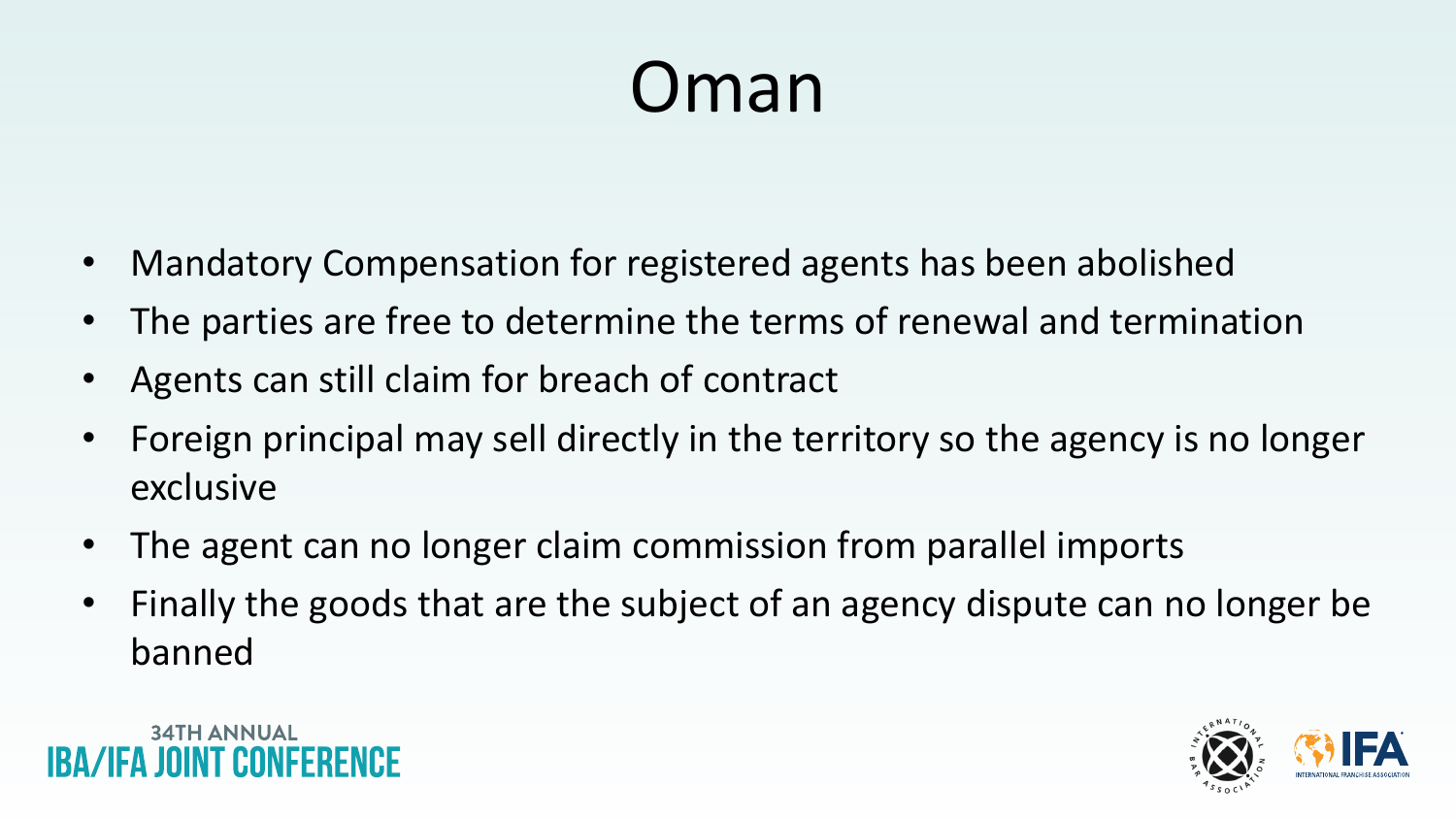# Kuwait

- Kuwait has one of the oldest agency laws in the Gulf dating back to 1964
- As of March 2016 the new agency law applies
- Agents can now be non-exclusive; this removes the monopoly
- The law clarifies that franchisees and distributors are deemed to be commercial agents (this was unclear under the old law)
- BUT: Registered agents can continue to claim compensation



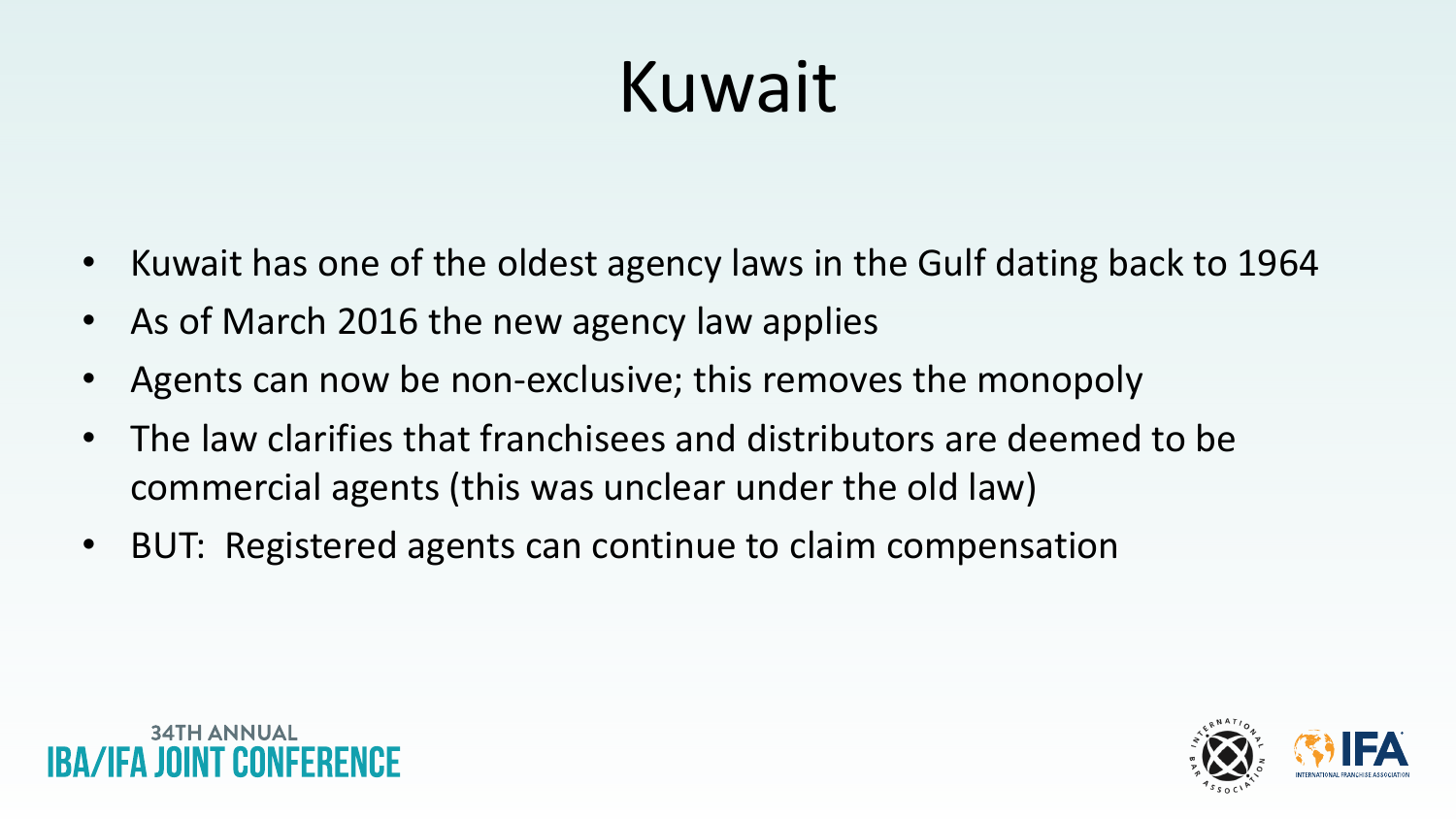# Kuwait

- Only registered agents enjoy protection
- BUT: without registration the agency is not valid and no claim can be brought pursuant to an unregistered agency agreement
- Some authors read this provision to mean that no claim for compensation can be brought unless the agency is not registered
- BUT : the risk is that a franchise agreement that has not been registered may not be valid and enforceable.



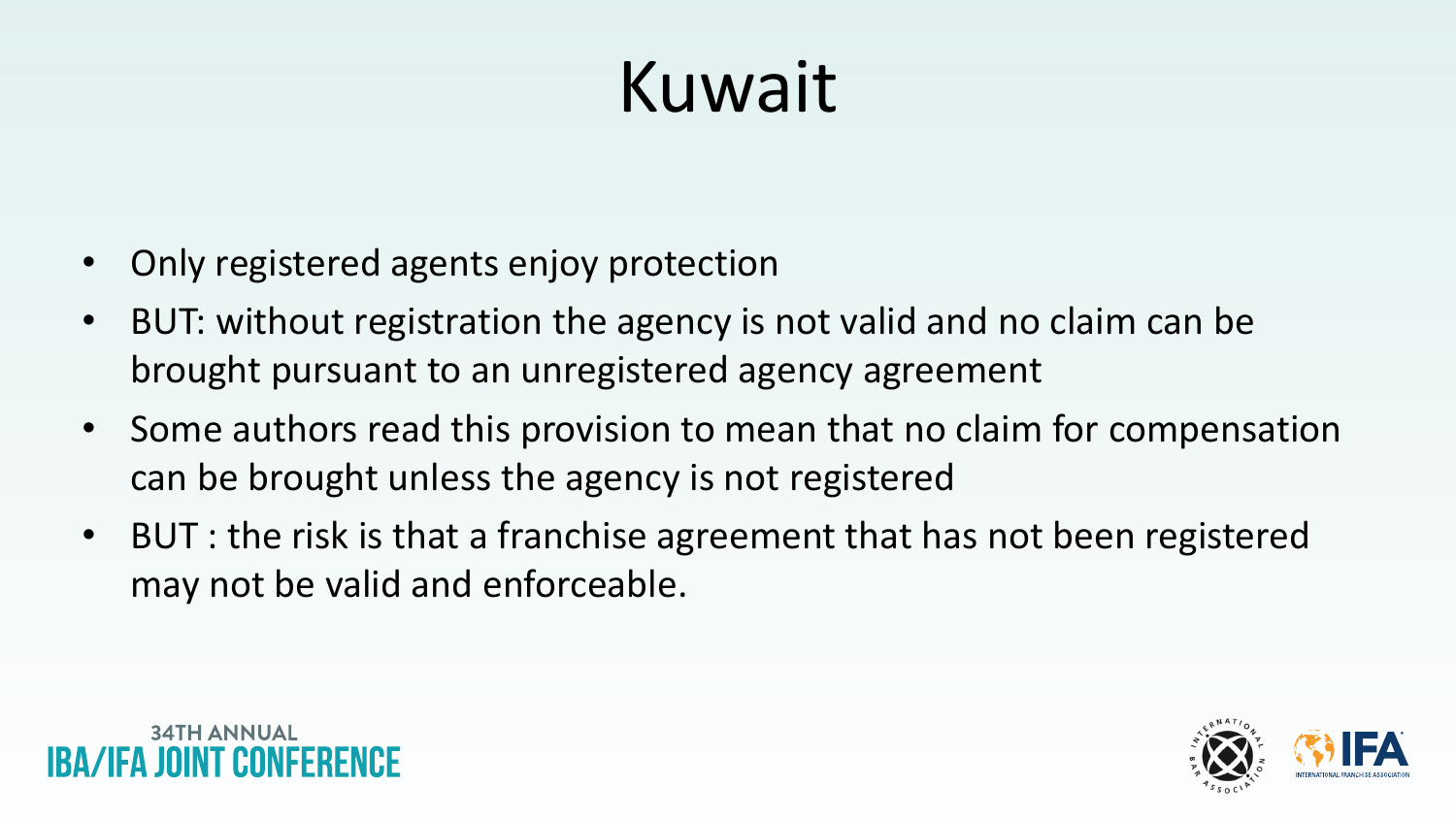# Qatar

- New Agency Law in 2016
- Distributors are now expressly deemed as agents
- Franchisees that sell products of the franchisor are likely to be caught
- Only exclusive agents enjoy the protection of the law
- Law abolishes commission on parallel imports

# **34TH ANNUAL**



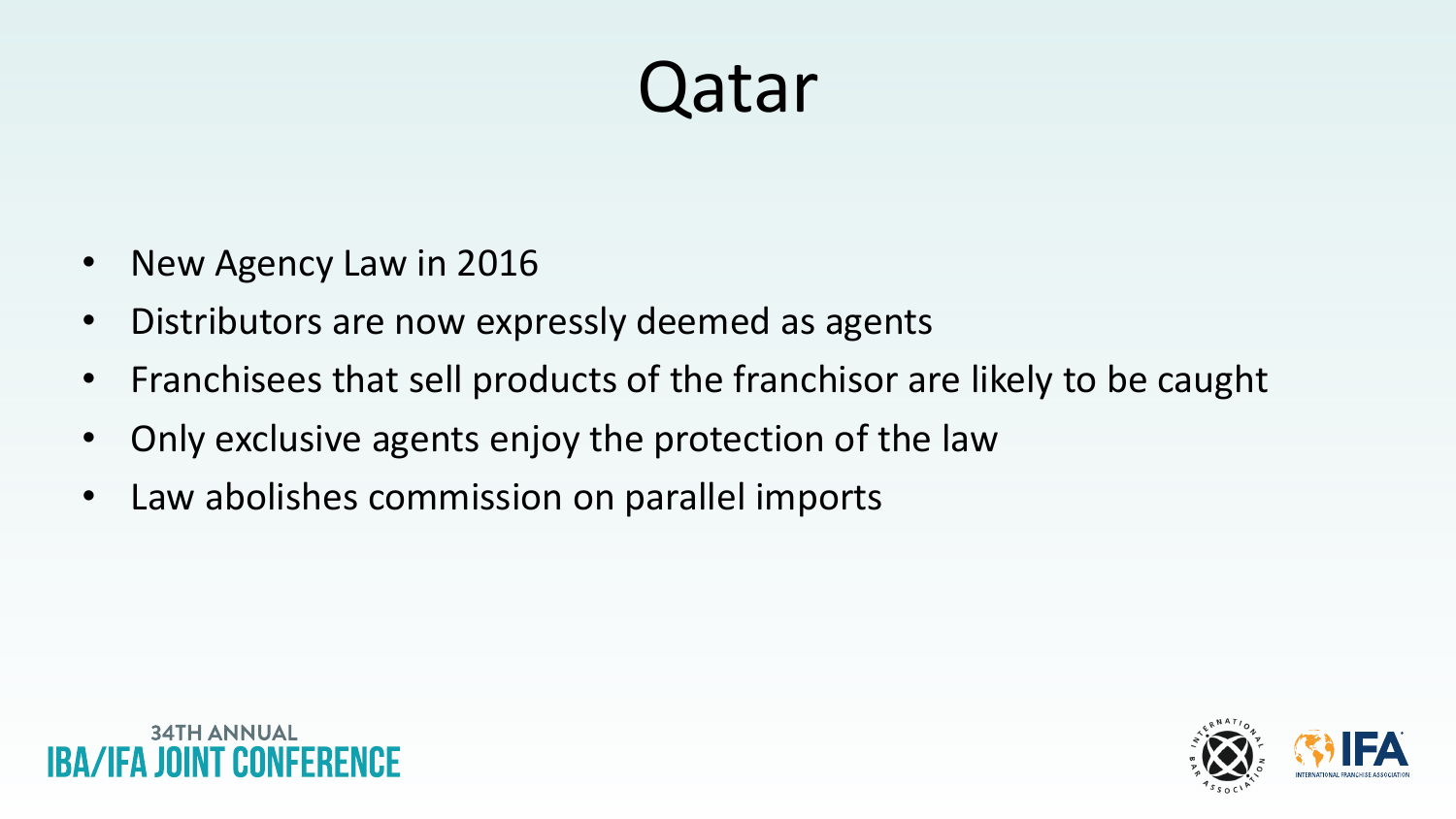- Draft Franchise Law proposed in 2017
- Will enter into force 180 days after publication
- Has not yet been published





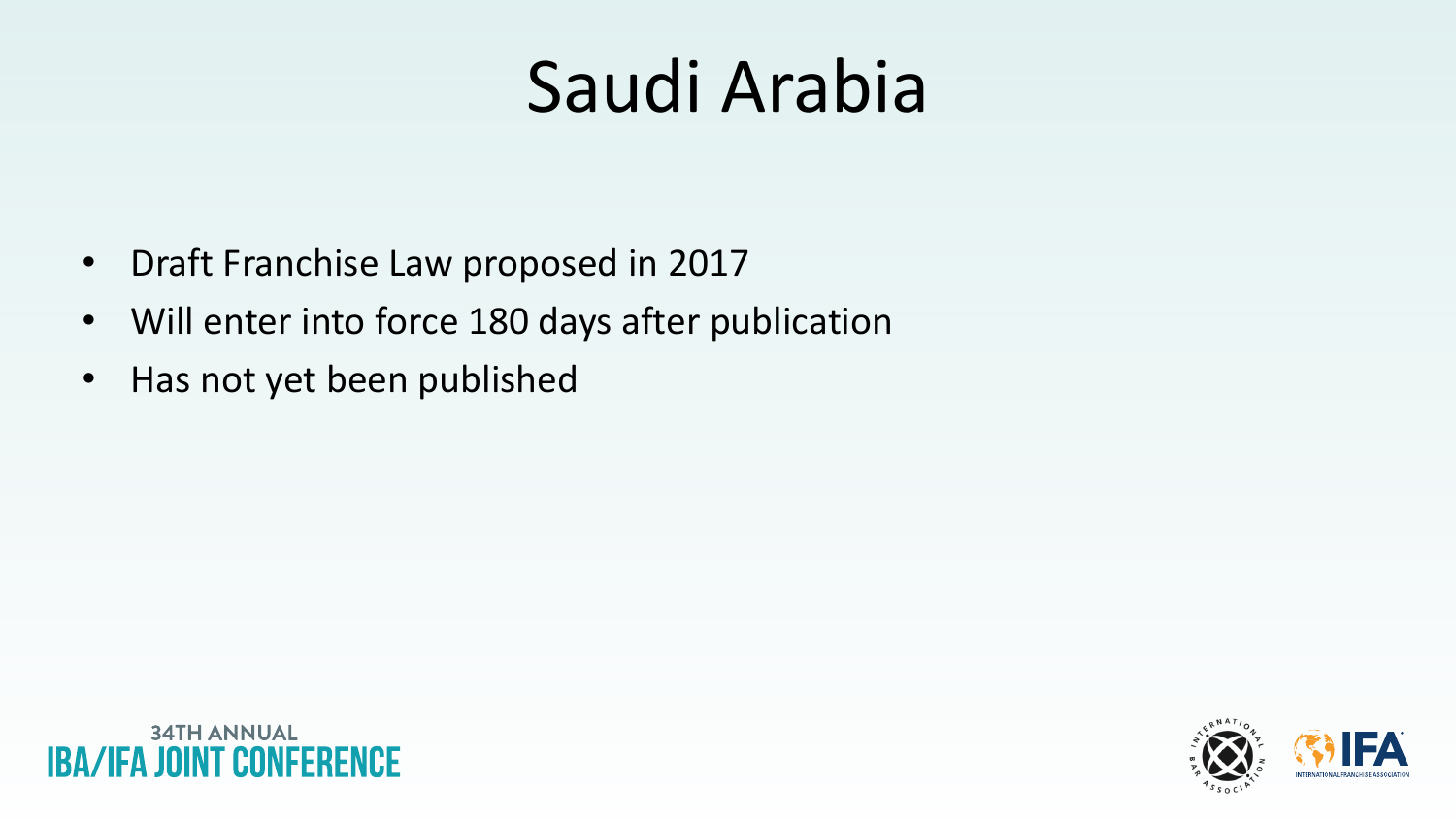- Whilst only Saudi Arabian Nationals can be registered agents the new franchise law proposes no such restriction on franchisees
- The Franchise Agreement will have to be registered
- A Disclosure Document will be required
- If financial performance representations are made they must be based on certain reasonable assumptions which may be verified by the Registration Authority



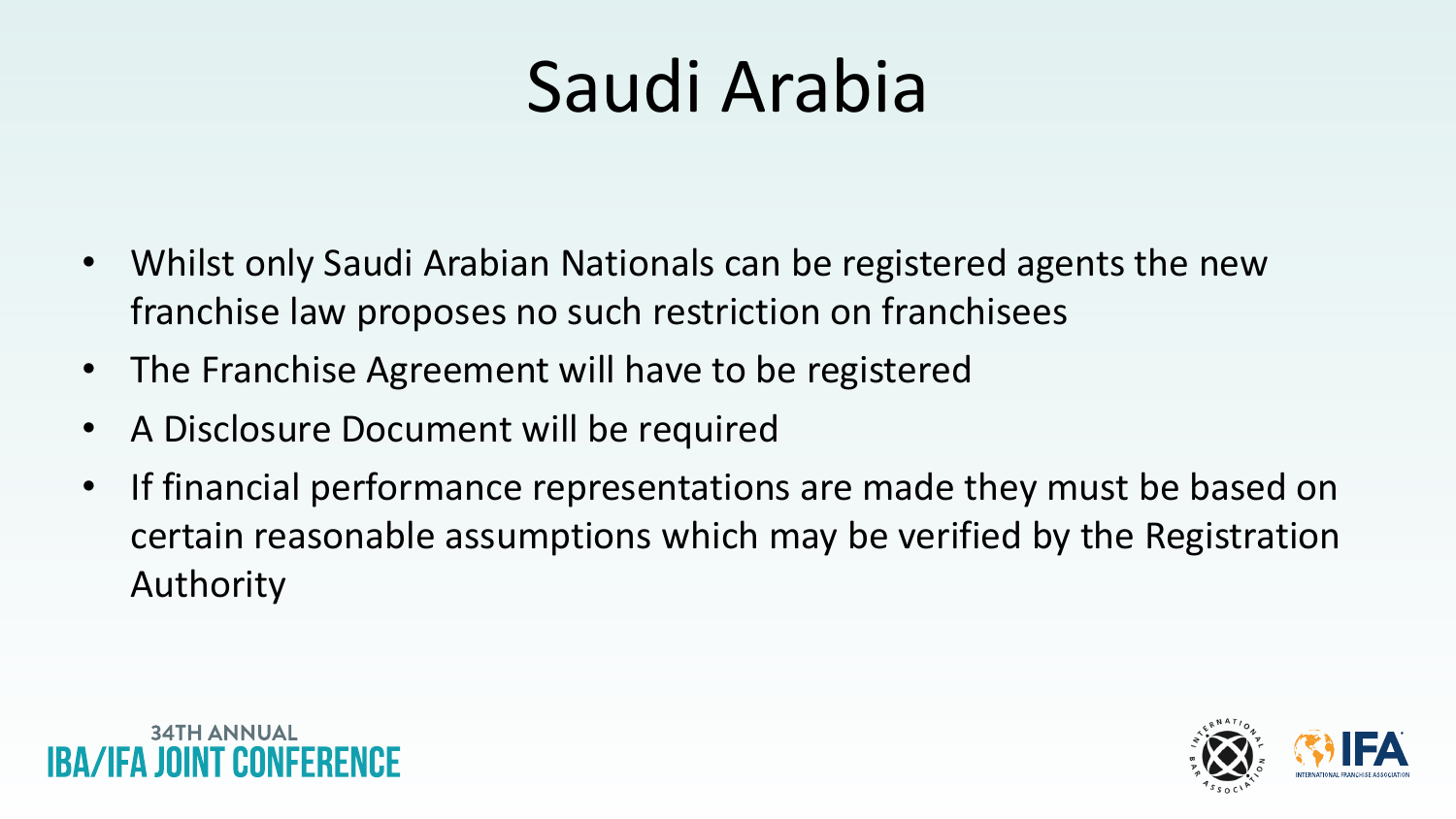- A new 2+1 rule
- Cooling off period: it is proposed that the franchisee has 7 days to walk away if they change their mind.
- Central Marketing Fee must be paid into an independent bank account
- Franchisee would have a renewal right
- Choice of Law and jurisdiction unclear.